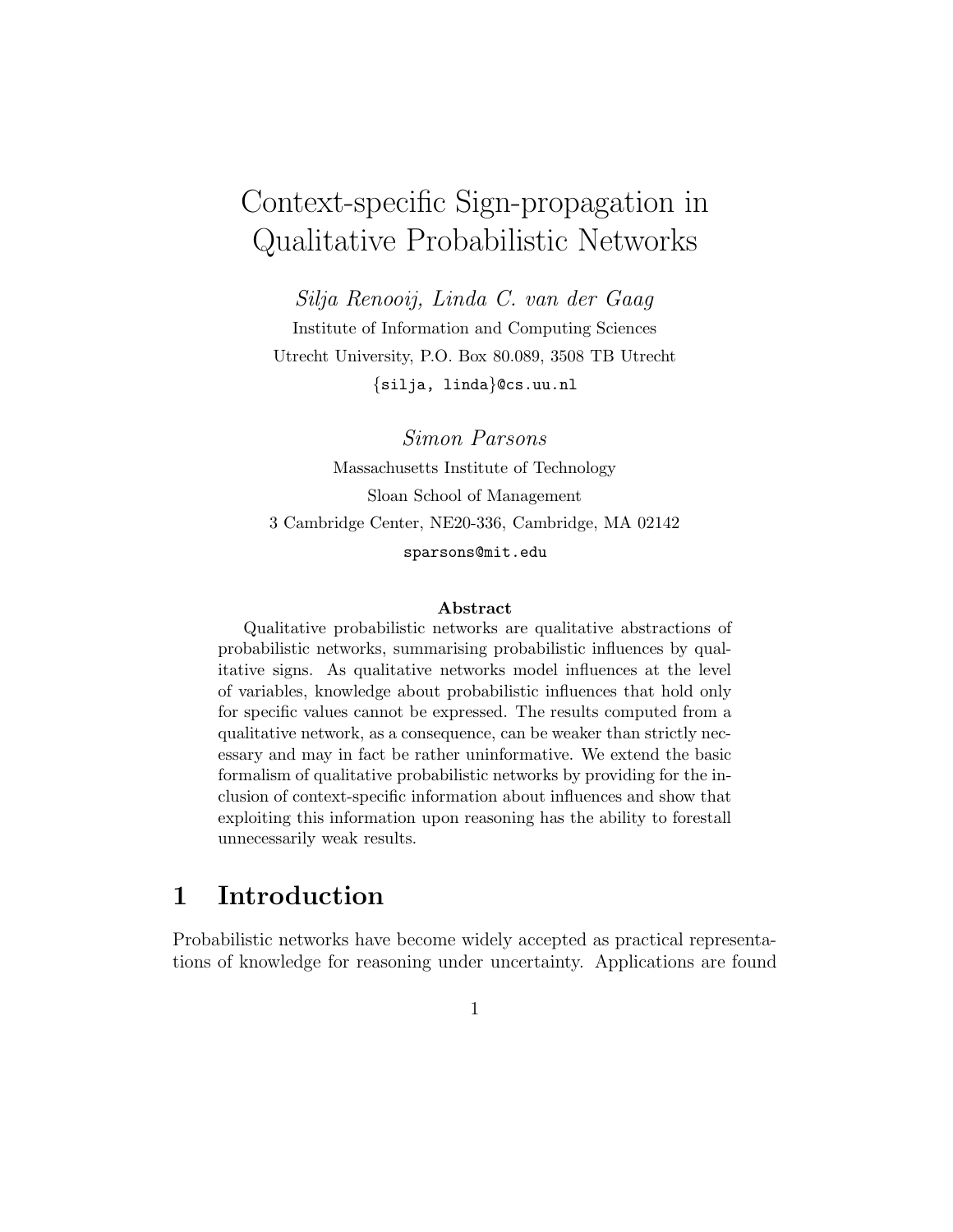in such fields as (medical) diagnosis and prognosis, planning, monitoring, vision, information retrieval, natural language processing, and e-commerce. Probabilistic networks combine a graphical representation of the statistical variables in a problem domain and the relations between them, with (conditional) probabilities that represent the uncertainties involved [1]. More specifically, the graphical representation of a network takes the form of a directed graph where each node represents a variable and each arc expresses a possible probabilistic dependence between the connected variables. To capture the strengths of the represented dependences, each variable has associated a set of conditional probability distributions given the possible combinations of values for the variable's predecessors in the digraph. For reasoning with these probabilities in a mathematically correct way, powerful algorithms are available.

Qualitative probabilistic networks are qualitative abstractions of probabilistic networks [2], introduced for probabilistic reasoning in a qualitative way. Just like a probabilistic network, a qualitative network encodes statistical variables and the probabilistic dependences between them in a directed acyclic graph. Each node  $A$  in this digraph once again represents a variable. An arc  $A \rightarrow B$  again expresses a probabilistic influence of the variable A on the probability distribution of the variable  $B$ . Rather than quantified by conditional probabilities as in a probabilistic network, however, the influence is summarised by a qualitative sign. This sign indicates the direction of shift in B's (cumulative) probability distribution that would be occasioned by an observation for A. For example, a positive influence of  $A$  on  $B$  expresses that observing higher values for A renders higher values for B more likely. The signs of a qualitative network have a well-defined basis in the mathematical concept of stochastic dominance. Building upon this concept, it is possible to reason with qualitative signs in a mathematically correct way. To this end, an efficient algorithm, based upon the idea of propagating and combining signs, is available [3].

Qualitative probabilistic networks can play an important role in the construction of probabilistic networks for real-life application domains. While constructing the digraph of a probabilistic network requires considerable effort, it is generally considered feasible. The assessment of all probabilities required is a much harder task, especially if it has to be performed with the help of human experts. The quantification task is, in fact, often referred to as a major bottleneck in building a probabilistic network [4, 5]. Assessment of the signs for a qualitative probabilistic network tends to require considerably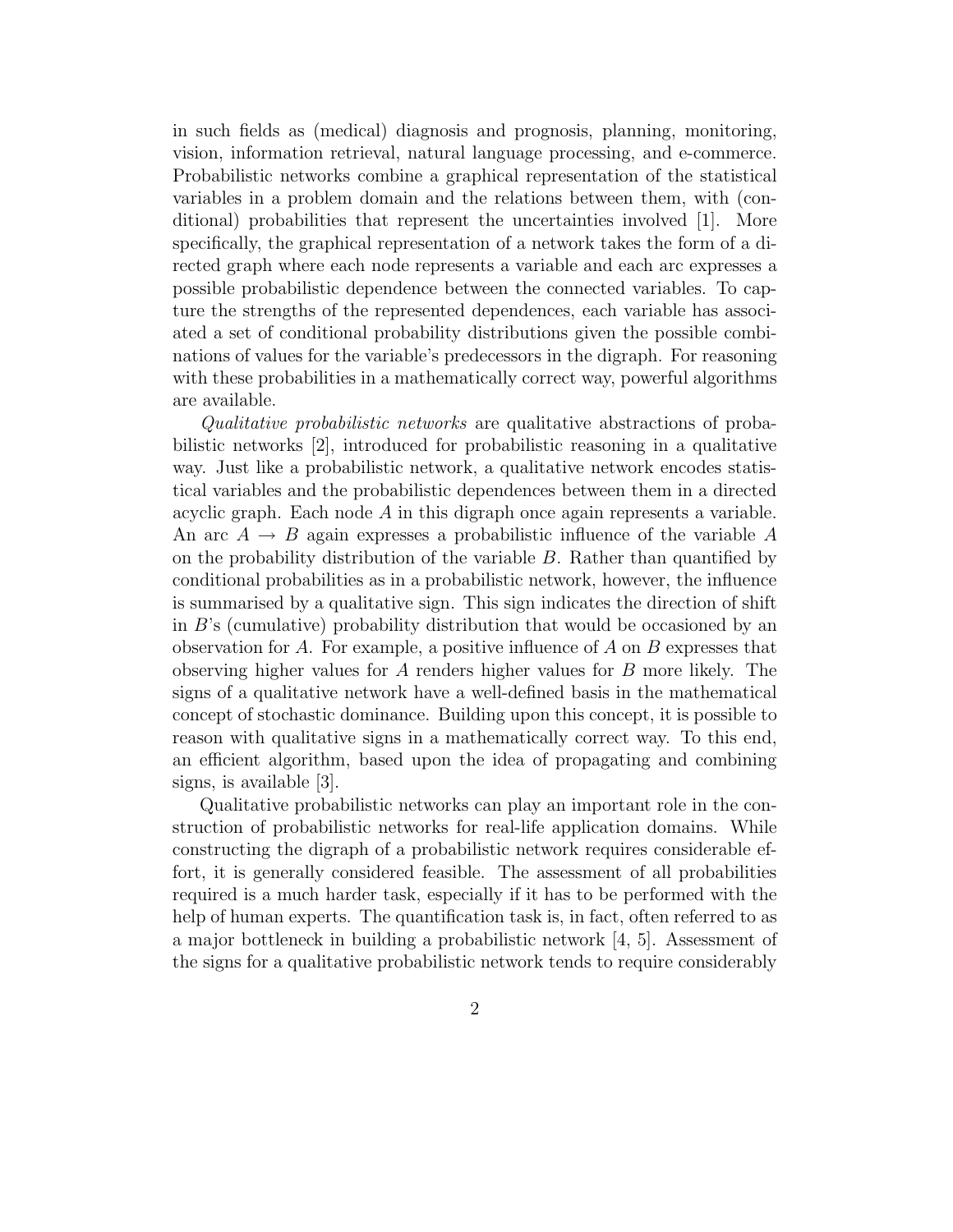less effort from human experts, however [3]. Now, by eliciting signs from domain experts for the digraph of a probabilistic network under construction, a qualitative probabilistic network is obtained. This qualitative network can be used to study and validate the reasoning behaviour of the network prior to probability assessment. Upon quantifying the network, the acquired signs can then be used as constraints on the probabilities to be assessed [6, 7].

Qualitative networks model the uncertainties involved in an application domain at the high abstraction level of variables, as opposed to probabilistic networks where uncertainties are represented at the level of the variables' values. Due to this coarse level of representation detail, reasoning with a qualitative probabilistic network often leads to results that are weaker than strictly necessary and may in fact be rather uninformative. To be able to fully exploit a qualitative probabilistic network as outlined above, we feel that it should capture and exploit as much qualitative information from the application domain as possible. First introduced by M.P. Wellman [2] and later extended by M. Henrion and M.J. Druzdzel [3, 8, 9], various researchers have refined qualitative probabilistic networks to enhance their expressiveness. S. Parsons [10, 11], for example, has introduced the concept of qualitative derivative where the influence of a variable  $A$  on a variable  $B$  is summarised by a set of signs, one for each value of  $B$ ; he has also studied the use of other approaches to uncertain reasoning, such as order-of-magnitude reasoning, within qualitative probabilistic networks [12]. S. Renooij and L.C. van der Gaag [13] have enhanced qualitative probabilistic networks by adding a qualitative notion of strength. Renooij *et al.* [14] have further focused on identifying and resolving troublesome parts of a network. In the current paper, we propose adding a notion of context as an extension to the basic formalism of qualitative networks in order to enhance its expressive power.

The notion of context has been studied before in quantitative probabilistic networks. The digraph of a probabilistic network in essence captures independences between variables, that is, it models independences that hold for all values of the variables involved. The independences that hold only for specific values are not explicitly represented in the digraph but are instead captured by the conditional probabilities associated with the variables. As knowledge of the latter independences allows further decomposition of conditional probabilities and can be exploited to speed up inference, a notion of context-specific independence was introduced [15, 16]. Context-specific independence occurs often enough that some well-known tools for the construction of probabilistic networks have incorporated special mechanisms to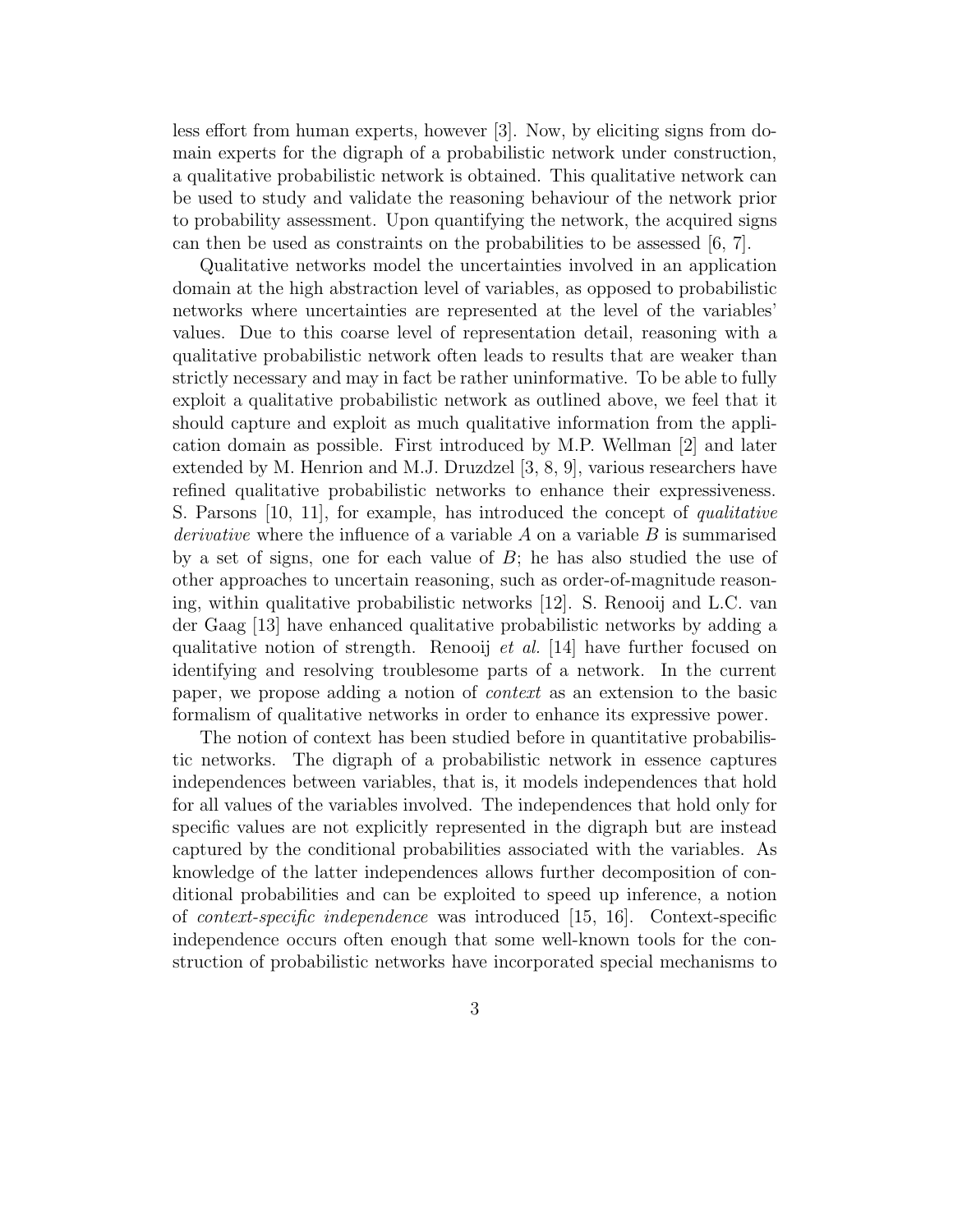allow the user to more easily specify the conditional probability distributions for the variables involved [15].

A qualitative probabilistic network also captures independences between variables by means of its digraph. Since its qualitative influences are specified at the high abstraction level of variables as well, independences that hold only for specific values of the variables involved cannot be represented. In fact, qualitative influences hide such context-specific independences: if the influence of a variable  $A$  on a variable  $B$  is positive in one context, that is, for one specific combination of values for some other influential variables, and zero in all other contexts, which indicates independence, then the influence is captured by a positive sign. We note that a sign may hide not just independences, but also context-specific positive and negative influences: if a variable  $A$  has a positive influence on a variable  $B$  in some context and a negative influence in another context, then the influence of A on B is modelled as being ambiguous.

As knowledge of context-specific independences basically is qualitative by nature, we feel that it can and should be captured explicitly in a qualitative probabilistic network. For this purpose, we introduce the notion of context-specific sign. A context-specific sign is basically a function that defines different signs for different contexts. In a qualitative network, each influence is now associated with such a context-specific sign. Upon reasoning with the thus extended network, for each influence the appropriate sign is determined as the sign that is defined for the context corresponding to the observed variables' values. We show that exploiting this context-specific information upon reasoning can prevent unnecessarily weak results.

The paper is organised as follows. In Section 2, we provide some preliminaries concerning probabilistic networks and qualitative probabilistic networks. We present, in Section 3, two examples of the type of information that can be hidden in qualitative influences. We introduce our extended formalism and associated algorithm for exploiting context-specific information upon reasoning in Section 4. In Section 5, we discuss the context-specific information that is hidden in the qualitative abstractions of two real-life probabilistic networks. The paper ends with our concluding observations in Section 6.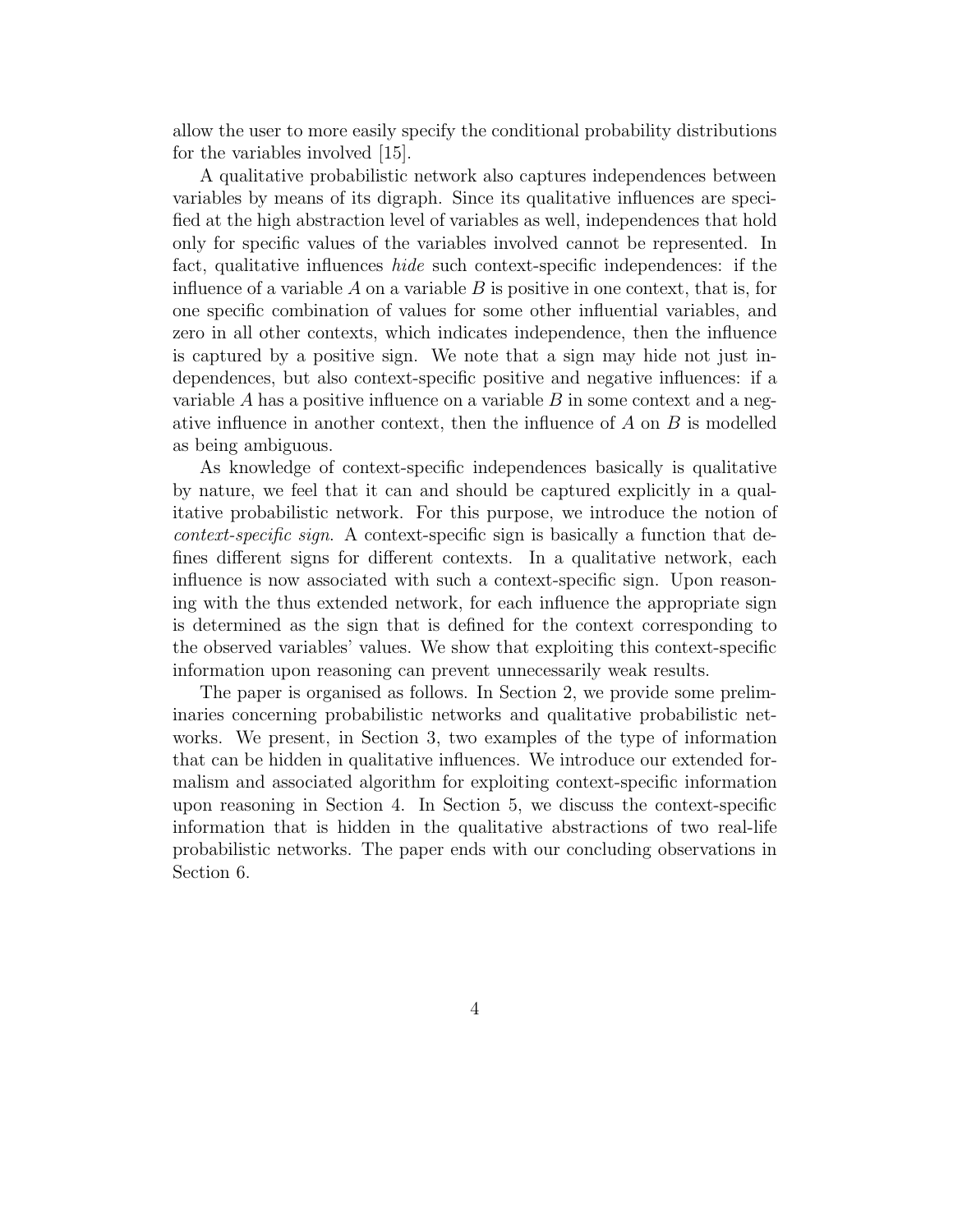## **2 Preliminaries**

Before introducing qualitative probabilistic networks, we briefly review their quantitative counterparts.

#### **2.1 Probabilistic networks**

A probabilistic network  $B = (G, Pr)$  is a concise representation of a joint probability distribution Pr on a set of statistical variables. It encodes the variables concerned, along with their probabilistic interrelationships, in an acyclic directed graph  $G = (V(G), A(G))$ . Each node  $A \in V(G)$  represents one of the statistical variables. Variables will be indicated by capital letters from the beginning of the alphabet; the values of these variables will be denoted by small letters, possibly with a subscript. As there is a one-to-one correspondence between nodes and variables, we will use the terms 'node' and 'variable' interchangeably. The probabilistic relationships between the represented variables are captured by the set of arcs  $A(G)$  of the digraph. Informally speaking, we take an arc  $A \rightarrow B$  in G to represent an influential relationship between the variables  $A$  and  $B$ , designating  $B$  as the effect of cause A. The absence of an arc between two variables means that they do not influence each other directly. More formally, the set of arcs captures probabilistic independence among the represented variables by means of the d-separation criterion  $|1|$ . Two variables are said to be *d-separated* if all chains between them are blocked by the available observations. We say that a chain between two variables is blocked if it includes either an observed variable with at least one outgoing arc or an unobserved variable with two incoming arcs and no observed descendants; a chain that is not blocked is called active. If two variables are d-separated then they are considered conditionally independent given the available evidence. Associated with each variable  $A \in V(G)$  in the digraph is a set of conditional probability distributions  $Pr(A \mid \pi(A))$  that describe the probabilistic relationship of this variable with its (immediate) predecessors  $\pi(A)$  in the digraph.

**Example 2.1** We consider the small probabilistic network shown in Figure 1. The network represents a fragment of fictitious and incomplete medical knowledge, pertaining to the effects of administering antibiotics on a patient. Variable A models whether or not a patient has been taking antibiotics;  $A = true$ , or 'a' for short, represents that a patient has been taking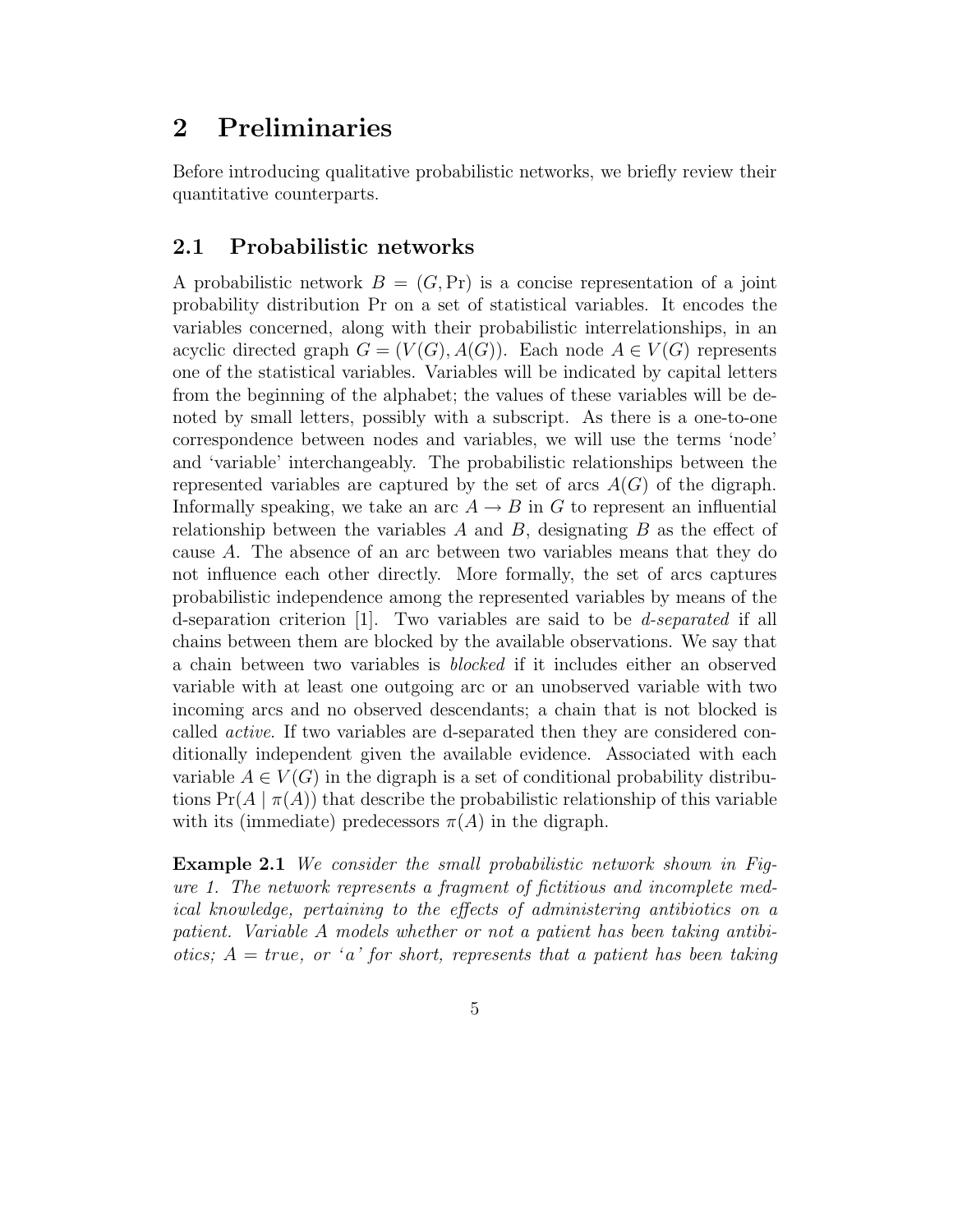

Figure 1: The Antibiotics network.

antibiotics, and  $A = false$ , or  $\overline{a}$ , represents that a patient has not been taking antibiotics. Variable T models whether or not the patient is suffering from typhoid fever and variable D represents presence or absence of diarrhoea in the patient. Variable  $F$ , to conclude, describes whether or not the composition of the bacterial flora in the patient's gastrointestinal tract has changed. Typhoid fever and a change in the patient's bacterial flora are modelled as the possible causes of diarrhoea. Antibiotics can cure typhoid fever by killing the bacteria that cause the infection. However, antibiotics can also change the composition of the patient's bacterial flora, thereby increasing the risk of diarrhoea.

The extent to which the variables influence each other is captured by the network's (conditional) probability distributions. The conditional probability distributions of the variable D, for example, reveal that a patient with typhoid fever almost certainly will be suffering from diarrhoea, regardless of whether or not the composition of his bacterial flora has changed.  $\Box$ 

A probabilistic network  $B = (G, Pr)$  defines a unique joint probability distribution Pr on  $V(G)$  with

$$
\Pr(V(G)) = \prod_{A \in V(G)} \Pr(A \mid \pi(A))
$$

that respects the independences portrayed in the digraph G. Since a probabilistic network captures a unique distribution, it provides for computing any prior or posterior probability of interest over its variables. Although computing such probabilities is known to be NP-hard [17], various powerful algorithms are available that have a polynomial runtime complexity for most realistic networks [1, 18].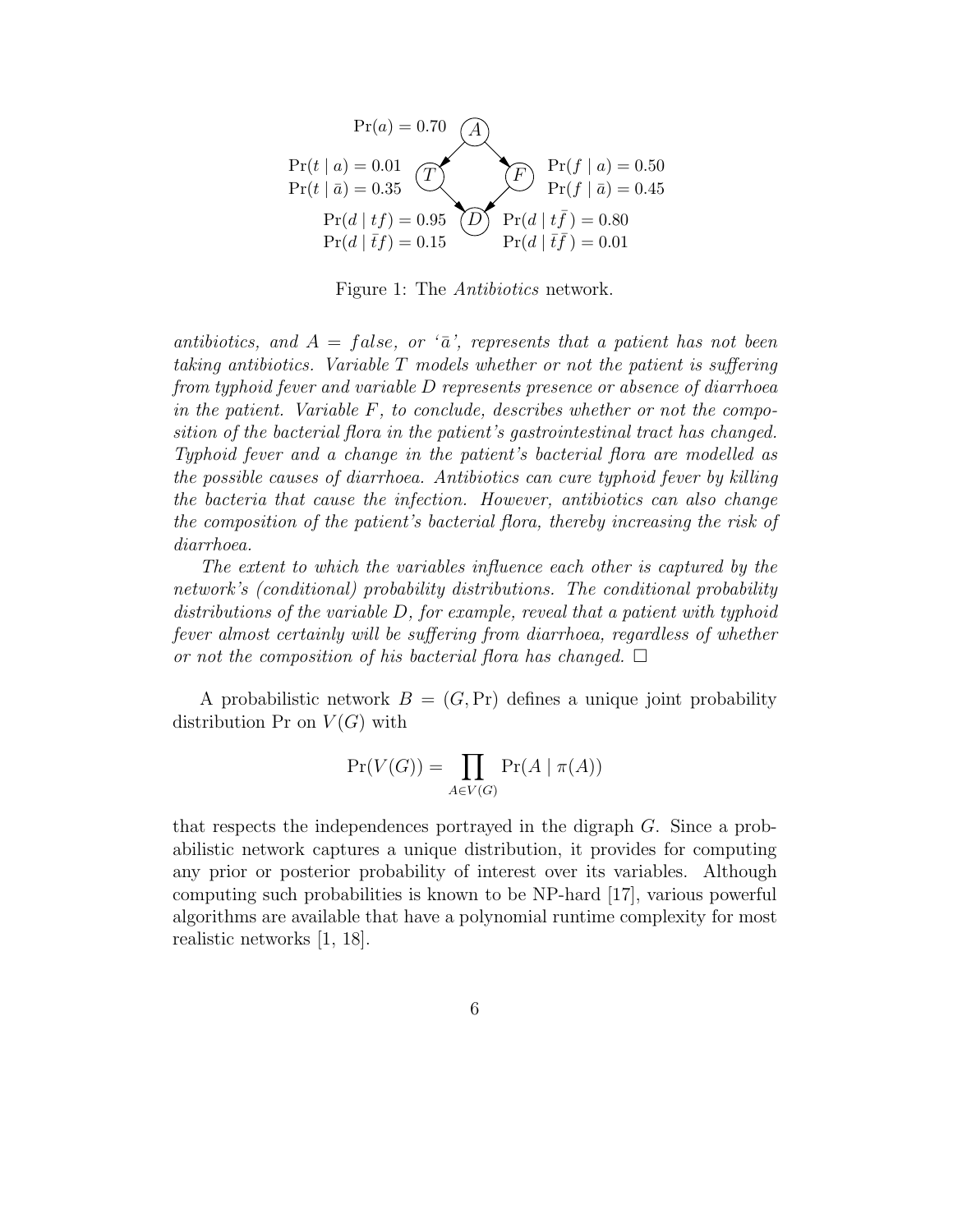#### **2.2 Qualitative probabilistic networks**

Qualitative probabilistic networks bear a strong resemblance to their quantitative counterparts. A qualitative probabilistic network  $Q = (G, \Delta)$  also comprises an acyclic digraph  $G = (V(G), A(G))$  modelling statistical variables and the probabilistic relationships between them. The set of arcs  $A(G)$ again models probabilistic independence. Instead of conditional probability distributions, however, a qualitative probabilistic network associates with its digraph a set  $\Delta$  of qualitative influences and qualitative synergies.

A qualitative influence between two variables expresses how the values of one variable influence the probability distribution over the values of the other variable. The direction of the shift in the distribution occasioned is indicated by the *sign* of the influence. A *positive qualitative influence* of a variable  $A$  on a variable  $B$ , for example, expresses that observing higher values for A makes higher values for B more likely, regardless of any other influences on  $B$ . Building upon a total ordering ' $>$ ' on the values per variable, we have that higher values for a variable  $B$  are more likely given higher values for a variable A, if the cumulative conditional probability distribution  $F_{B|a_i}$  of variable B given  $a_i$  lies, graphically speaking, below the cumulative conditional probability distribution  $F_{B|a_i}$  given  $a_j$ , for all values  $a_i, a_j$  of A with  $a_i > a_j$ . When  $F_{B|a_i}$  lies below  $F_{B|a_j}$  for all values of B, we say that  $F_{B|a_i}$  dominates  $F_{B|a_j}$  by first-order stochastic dominance (FSD) [2]:

$$
F_{B|a_i}
$$
 FSD  $F_{B|a_j}$   $\iff$   $F_{B|a_i}(b_i) \leq F_{B|a_j}(b_i)$  for all values  $b_i$  of B

The concept of first-order stochastic dominance underlies the formal definition of qualitative influence.

**Definition 2.2** Let  $G = (V(G), A(G))$  be an acyclic digraph and let Pr be a joint probability distribution on  $V(G)$  that respects the independences in  $G$ . Let A, B be variables in G with  $A \to B \in A(G)$ , and let  $X = \pi(B) \setminus \{A\}$ be the set of all predecessors of B other than  $A$ . Then, variable  $A$  positively influences variable B along arc  $A \to B$ , written  $S^+(A, B)$ , iff for all values  $b_i$  of B and  $a_j, a_k$  of A,  $a_j > a_k$ , we have that

$$
Pr(B \ge b_i \mid a_j x) \ge Pr(B \ge b_i \mid a_k x)
$$

for any combination of values x for the set  $X$ .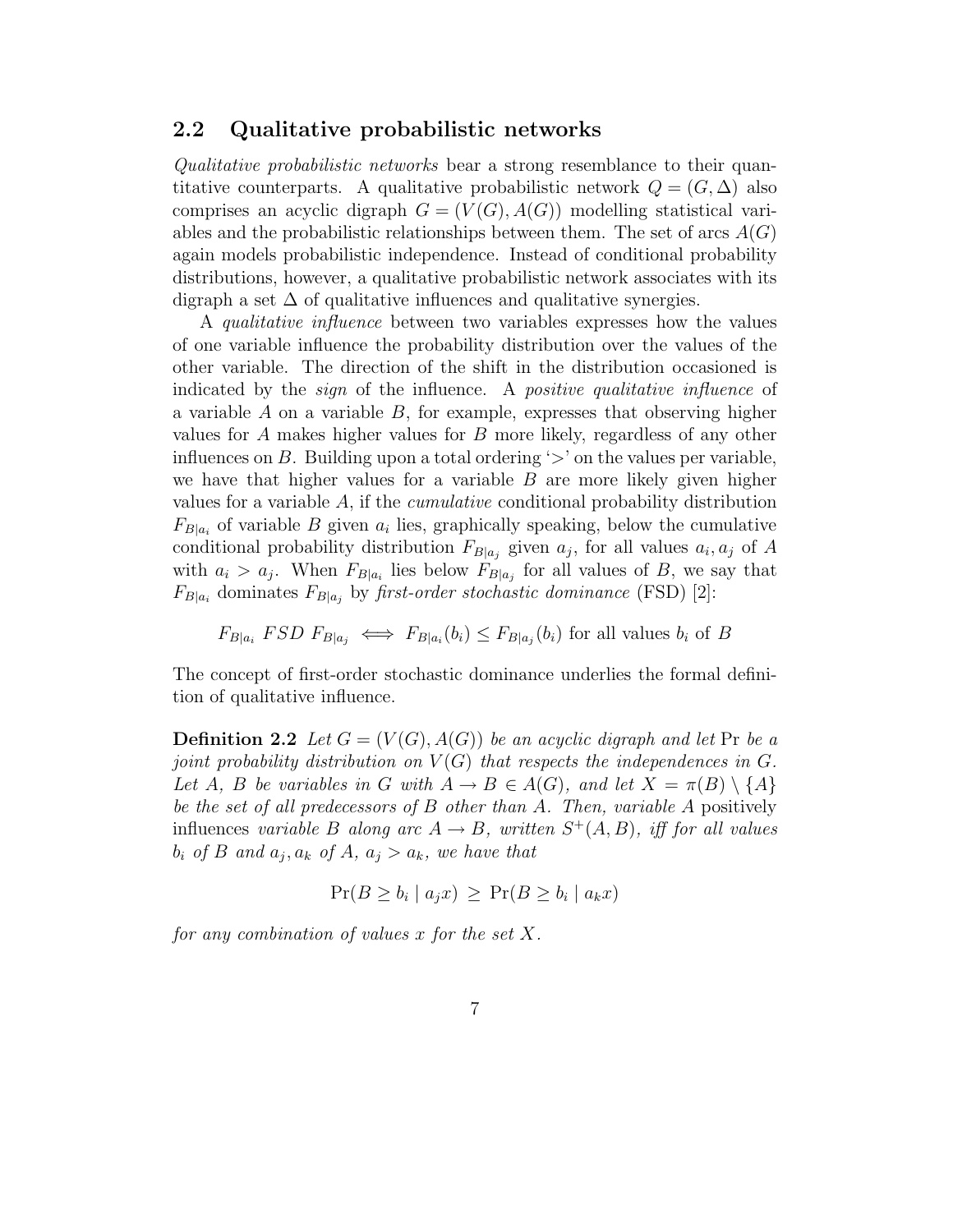A negative qualitative influence, denoted by  $S^-$ , and a zero qualitative *influence*, denoted by  $S^0$ , are defined analogously, replacing  $\geq$  in the above formula by  $\leq$  and  $=$ , respectively. If the influence of variable A on variable B is not monotonic or if it is unknown, we say that it is *ambiguous*, denoted  $S^?$ (A, B). The '+', '-', '0' and '?' in these definitions are termed the signs of the qualitative influences.

In the remainder of this paper, we assume, for ease of exposition, that all variables are binary valued, with a denoting  $A = true$ ,  $\bar{a}$  denoting  $A = false$ , and  $a > \bar{a}$  for any binary variable A. For illustrative purposes in examples, binary variables often have different values than *true* and *false*; value statements for these variables however, are again written as a or  $\bar{a}$ . We note that for binary variables the definition of qualitative influence can be slightly simplified. For a positive qualitative influence of  $A$  on  $B$ , for example, we now have that

$$
Pr(b \mid ax) - Pr(b \mid \bar{a}x) \ge 0
$$

for any combination of values x for the set  $X = \pi(B) \setminus \{A\}.$ 

A qualitative influence is associated with each arc in the digraph of a qualitative network. Variables, however, not only influence each other directly along arcs, they can also exert indirect influences on one another. The definition of qualitative influence trivially extends to capture such indirect influences along active chains. The signs of these indirect influences are determined by the properties that the set of influences of a qualitative probabilistic network exhibits [2]. The property of symmetry, for example, guarantees that, if the network includes the influence  $S^{\delta}(A, B)$ , then it also includes the reverse influence  $S^{\delta}(B, A)$  with the same sign  $\delta$ . The property of transitivity asserts that qualitative influences along an active chain without any variables with two incoming arcs on the chain, combine into an indirect influence whose sign equals the product of the signs of the separate influences along the chain; the product of the signs is defined by the  $\otimes$ -operator from Table 1. The property of composition asserts that multiple qualitative influences between two variables along parallel active chains combine into a composite influence with a sign as specified by the ⊕-operator.

From Table 1, we observe that combining non-ambiguous qualitative influences with the ⊕-operator can yield influences with an ambiguous sign. Such an ambiguity, in fact, results whenever two influences with opposite signs are combined. The two influences in essence are conflicting and represent a trade-off in the application domain. The ambiguity that results from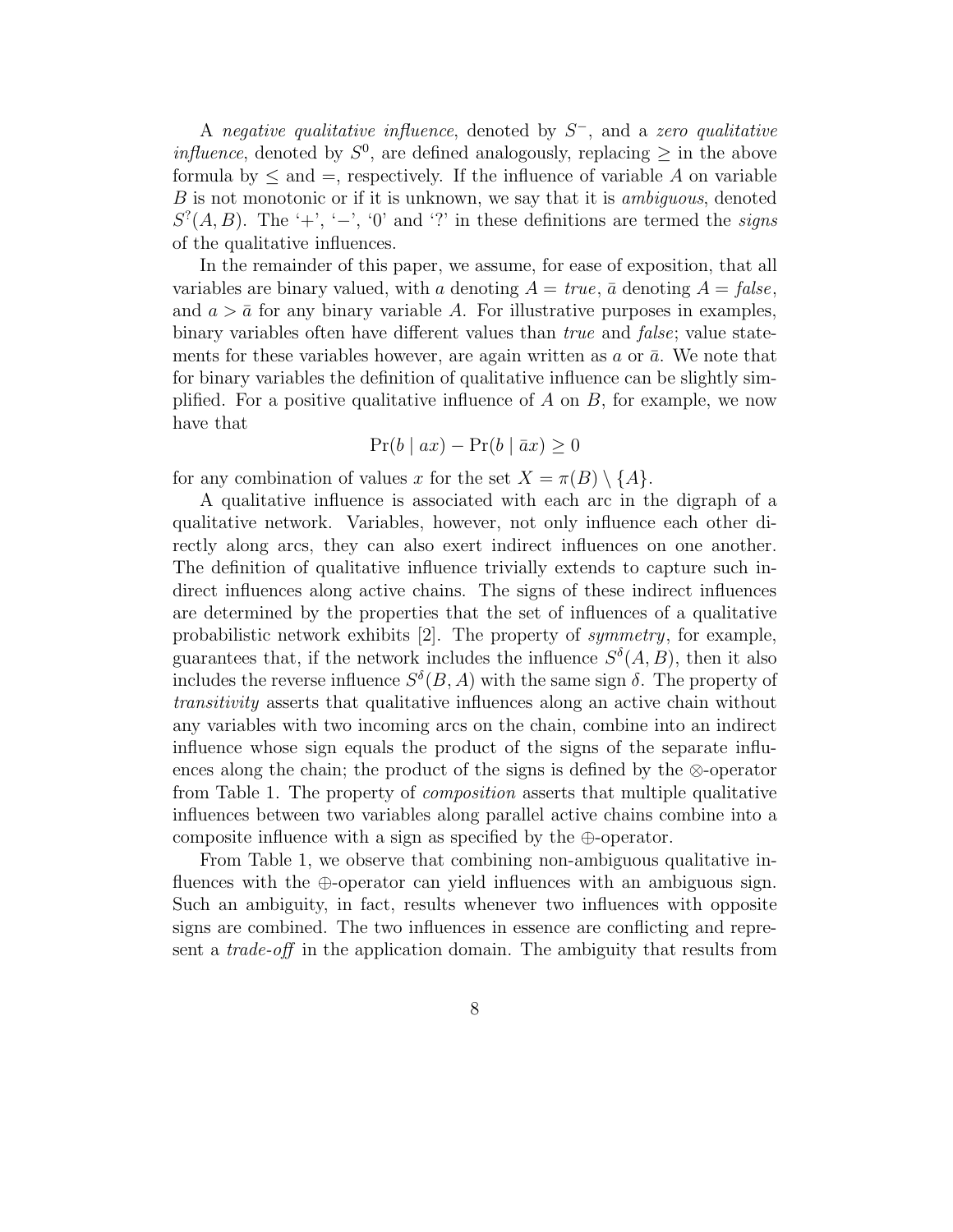|  | $\otimes$ + - 0 ?                                  |  |  | $\oplus$ + - 0 ? |  |  |
|--|----------------------------------------------------|--|--|------------------|--|--|
|  | $+$   + - 0 ?                                      |  |  | $+$   + ? + ?    |  |  |
|  | $-$   $-$ + 0 ?                                    |  |  | $-1?$ - -?       |  |  |
|  | $0 \begin{array}{ ccc } 0 & 0 & 0 & 0 \end{array}$ |  |  | $0 + - 0$ ?      |  |  |
|  | $?$ $?$ $?$ 0 ?                                    |  |  | ?  ?  ? ?        |  |  |

Table 1: The  $\otimes$ - and  $\oplus$ -operators for combining signs.

combining the two conflicting influences indicates that the trade-off cannot be resolved from the information that is represented in the network. In contrast with the ⊕-operator, the ⊗-operator cannot introduce ambiguities upon combining signs of influences along chains. Note that, once an ambiguous result has arisen, both operators serve to propagate the ambiguity.

In addition to influences, a qualitative probabilistic network includes synergies that model interactions within small sets of variables. We distinguish between additive synergies and product synergies. As we will not use the additive synergy in the remainder of this paper, we just say that it captures the joint influence of two variables on a common successor [2]. A *product* synergy expresses how the value of one variable influences the probabilities of the values of another variable in view of an observed value for a third variable [8].

**Definition 2.3** Let  $G = (V(G), A(G))$  be an acyclic digraph and let Pr be a joint probability distribution on  $V(G)$  that respects the independences in G. Let A, B, C be variables in G with  $A \to C$ ,  $B \to C \in A(G)$ . Then, variable A exhibits a negative product synergy on variable B (and vice versa) given the value c for their common successor C, denoted  $X^{-}(\{A, B\}, c)$ , iff

$$
Pr(c | abx) \cdot Pr(c | \bar{a}\bar{b}x) \leq Pr(c | a\bar{b}x) \cdot Pr(c | \bar{a}bx)
$$

for any combination of values x for the set  $X = \pi(C) \setminus \{A, B\}.$ 

Positive, zero, and ambiguous product synergies are defined analogously.

Product synergies are of importance for reasoning with a qualitative network since they induce a qualitative influence between the predecessors A and B of a variable C upon its observation. Such an induced influence is coined an intercausal influence. The sign of an intercausal influence is determined by the product synergy that served to induce it and may differ for the observations c and  $\bar{c}$  for the variable C.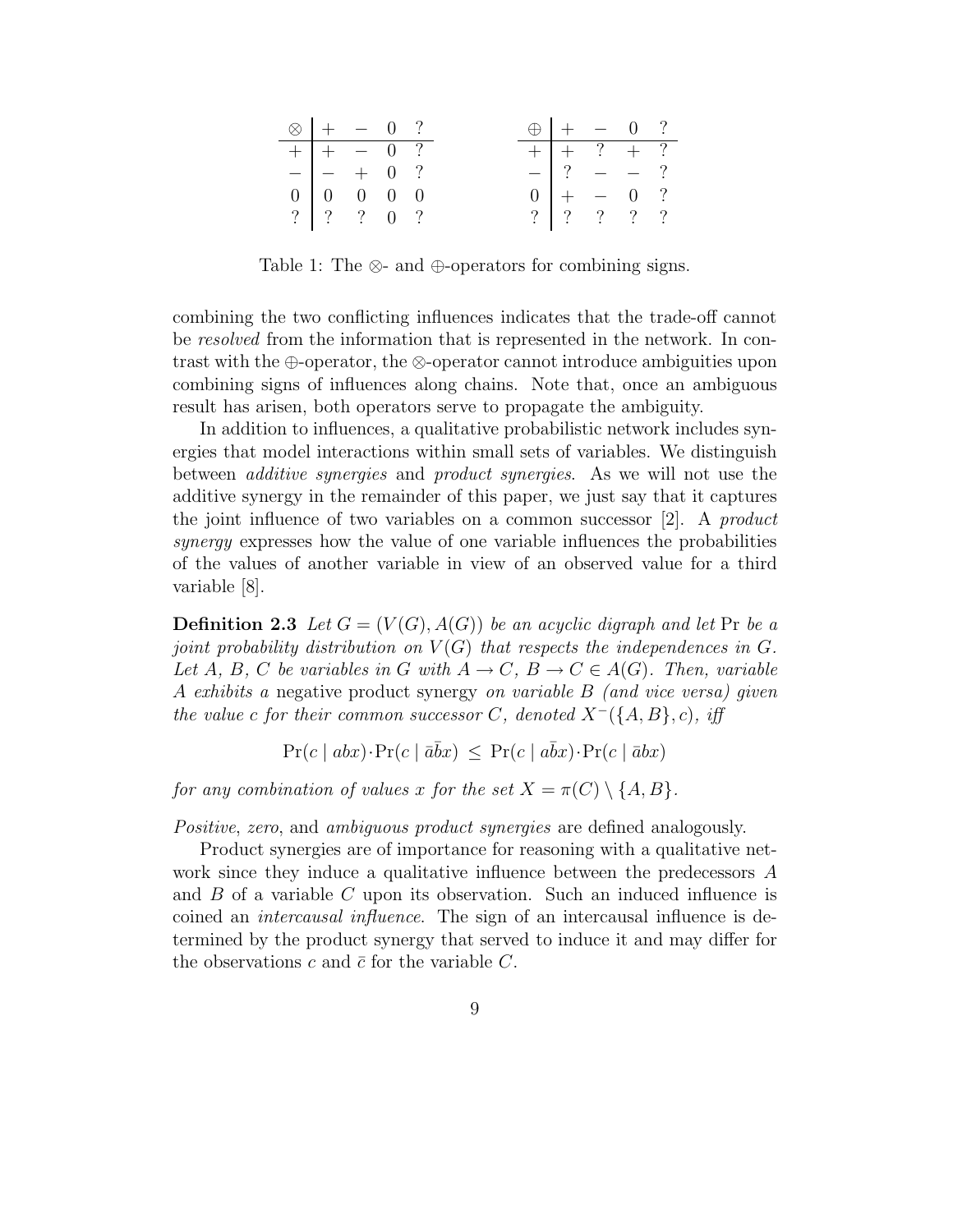**Example 2.4** The qualitative probabilistic network shown in Figure 2 is the qualitative counterpart of the Antibiotics network discussed in Example 2.1. From the conditional probability distributions specified for the variable D, we observe that

> $Pr(d | tf) - Pr(d | \bar{t}f) = 0.95 - 0.15 \ge 0$  and  $Pr(d | t\bar{f}) - Pr(d | \bar{t}\bar{f}) = 0.80 - 0.01 \ge 0$

and therefore conclude that  $S^+(T,D)$ . We further find that  $S^+(A, F)$ ,  $S^-(A, T)$ , and  $S^+(F, D)$ . The signs of these influences are shown over the corresponding arcs in the qualitative network. In addition, we observe that

$$
Pr(d | tf) \cdot Pr(d | \bar{tf}) - Pr(d | tf) \cdot Pr(d | \bar{tf}) = 0.95 \cdot 0.01 - 0.80 \cdot 0.15 \le 0
$$

and

$$
\Pr(\bar{d} \mid tf) \cdot \Pr(\bar{d} \mid \bar{t}\bar{f}) - \Pr(\bar{d} \mid t\bar{f}) \cdot \Pr(\bar{d} \mid \bar{t}f) = 0.05 \cdot 0.99 - 0.20 \cdot 0.85 \le 0
$$

We conclude that either value for the variable D induces a negative intercausal influence between the variables T and F, that is,  $X^{-}(\lbrace T, F \rbrace, d)$  and  $X^{-}(\lbrace T, F \rbrace, \bar{d}).$  The intercausal influences that can be induced are represented in the qualitative network by a dotted line, over which the associated signs are shown.  $\Box$ 

For reasoning with a qualitative probabilistic network, an elegant algorithm is available from M.J. Druzdzel and M. Henrion [3]; this algorithm, termed the sign-propagation algorithm, is summarised in pseudocode in Figure 3. The basic idea of the algorithm is to trace the effect of observing a value for a variable upon the probabilities of the values of all other variables in



Figure 2: The qualitative Antibiotics network.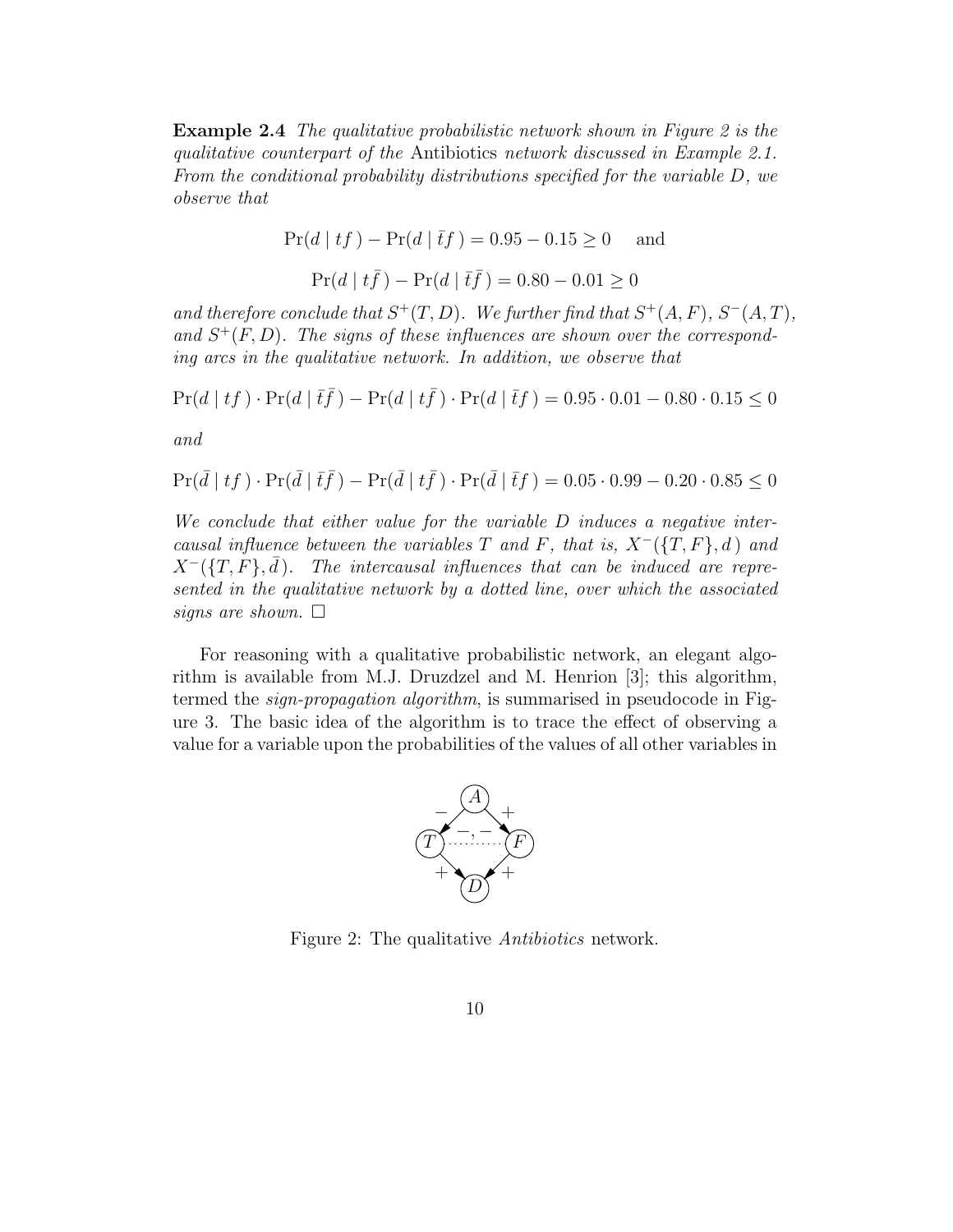**procedure** PropagateSign(trail, from, to, messagesign):

```
\text{sign}[to] \leftarrow \text{sign}[to] \oplus \text{messagesign};trail ← trail \cup \{ \text{to} \};
for each active neighbour V_i of to
do linksign \leftarrow sign of (induced) influence between to and V_i;
    messagesign \leftarrow sign[to] \otimes linksign;
    if V_i \notin \text{trail} and sign[V_i] \neq \text{sign}[V_i] \oplus messagesign
    then PropagateSign(trail, to, V_i, messagesign).
```
Figure 3: The sign-propagation procedure for inference in a qualitative network.

the network by message passing between neighbouring variables. In essence, the algorithm computes the sign of influence along all active chains between the newly observed variable and all other variables in the network, using the properties of symmetry, transitivity and composition. For each variable, it summarises the overall influence in a *node sign* that indicates the direction of the shift in the probability distribution of that variable occasioned by the new observation.

The sign-propagation algorithm takes for its input a qualitative probabilistic network, a set of previously observed variables, a variable for which a new observation has become available, and the sign of this observation, that is, either a '+' for the value *true* or a '−' for the value *false*. Prior to the actual propagation of the new observation, for all variables  $V_i$  the node sign  $\frac{\text{sign}[V_i]}{\text{is initialized at '0'.} }$  For the newly observed variable the appropriate sign is now entered into the network. The observed variable updates its node sign to the sign-sum of its original sign and the entered sign. It thereupon notifies all its (induced) neighbours that its sign has changed, by passing to each of them a message containing a sign. This sign is the sign-product of the variable's current node sign and the sign linksign of the influence associated with the arc or intercausal link it traverses. Each message further records its origin in the variable *trail*; this information is used to prevent the passing of messages to variables that were already visited on the same simple chain. Upon receiving a message, a variable to updates its node sign to the sign-sum of its current node sign sign[to] and the sign messagesign from the message it receives. The variable then sends a copy of the message to all its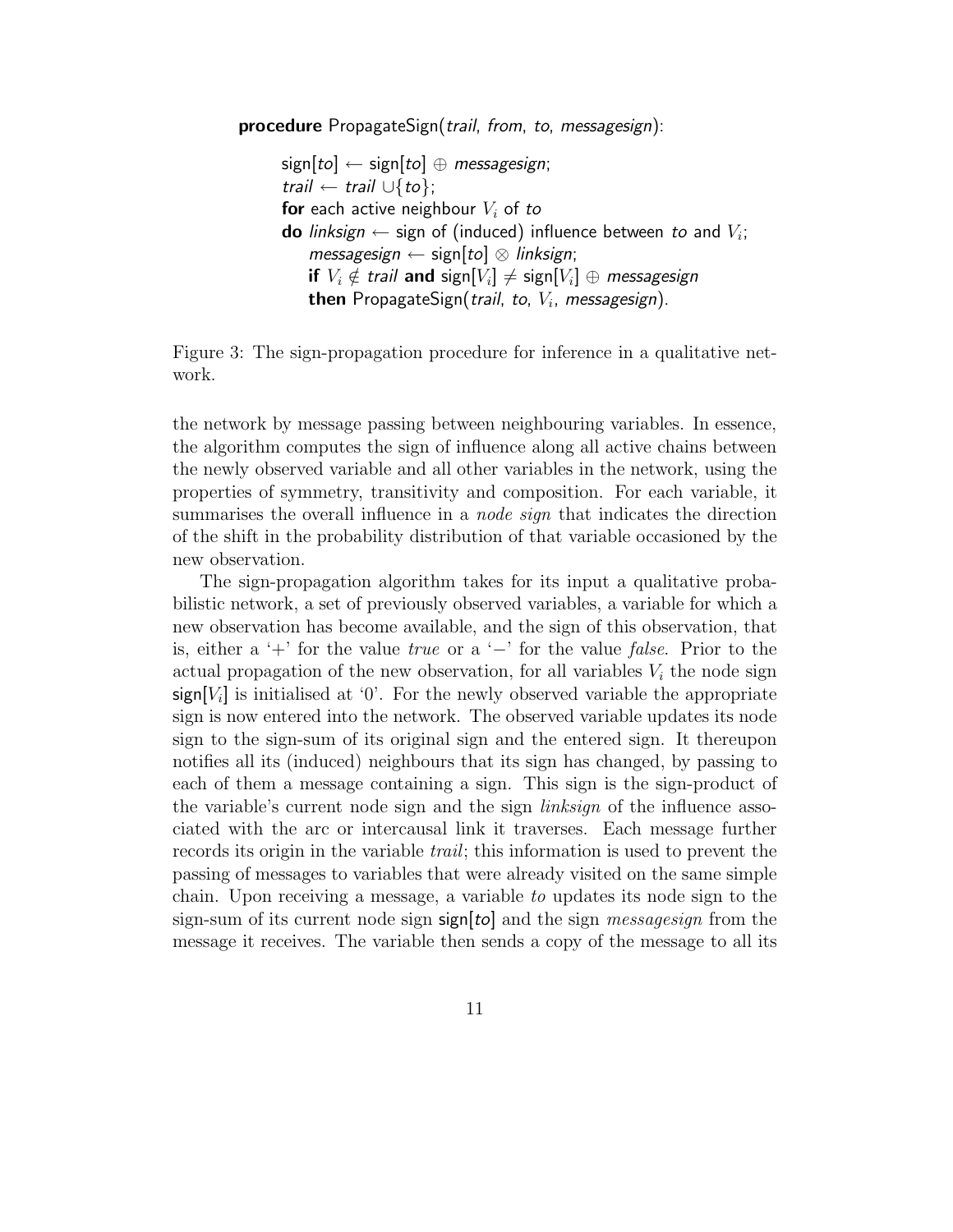neighbours that need to reconsider their node sign. In doing so, the variable changes the sign in each copy to the appropriate sign and adds itself to trail as the origin of the copy. As this process is repeated throughout the network, the chains along which messages have been passed are thus recorded. Note that, as messages travel simple chains only, it is sufficient to just record the variables on these chains.

During sign-propagation, the variables of a qualitative network are only visited if they need a change of node sign. A node sign can change at most twice, once from '0' to '+', '-' or '?' and then only from '+' or '-' to '?'. From this observation we have that no variable is ever activated more than twice upon inference. The algorithm is therefore guaranteed to halt. The time complexity of the algorithm is linear in the number of arcs of the digraph of the network.

**Example 2.5** We illustrate the sign-propagation algorithm by once again considering the qualitative Antibiotics network from Figure 2. Suppose that a specific patient is taking antibiotics. This observation is entered into the network by updating the node sign of variable A to  $a^+$ . Variable A thereupon propagates a message with sign +  $\otimes$  - = - towards variable T. T updates its node sign to ' $\overline{\phantom{a}}$  and sends a message with sign  $-\otimes + = -$  to variable D. D updates its sign to ' $-$ '. It does not pass on a sign to variable F, since the chain from  $A$  to  $F$  through  $D$  is blocked. Variable  $A$  also sends a message, with sign  $+\otimes +=+$ , to F. Variable F updates its node sign accordingly and passes a message with sign  $+\otimes += +$  to variable D. D thus receives the additional sign  $+$ . This sign is combined with the previously updated node sign ' −', which results in the ambiguous sign  $-\oplus$  + = ? for D. Note that the ambiguous sign arises from the trade-off that is represented by the two chains from A to D. Also note that if the network would have contained additional variables beyond D, these variables would have all ended up with the sign '?' after inference.  $\Box$ 

## **3 Context-independent signs**

Since qualitative probabilistic networks model knowledge at the abstraction level of variables, context-specific information, that is, information that holds only for specific values of the variables involved, cannot be represented explicitly. This information in essence is hidden in the qualitative influences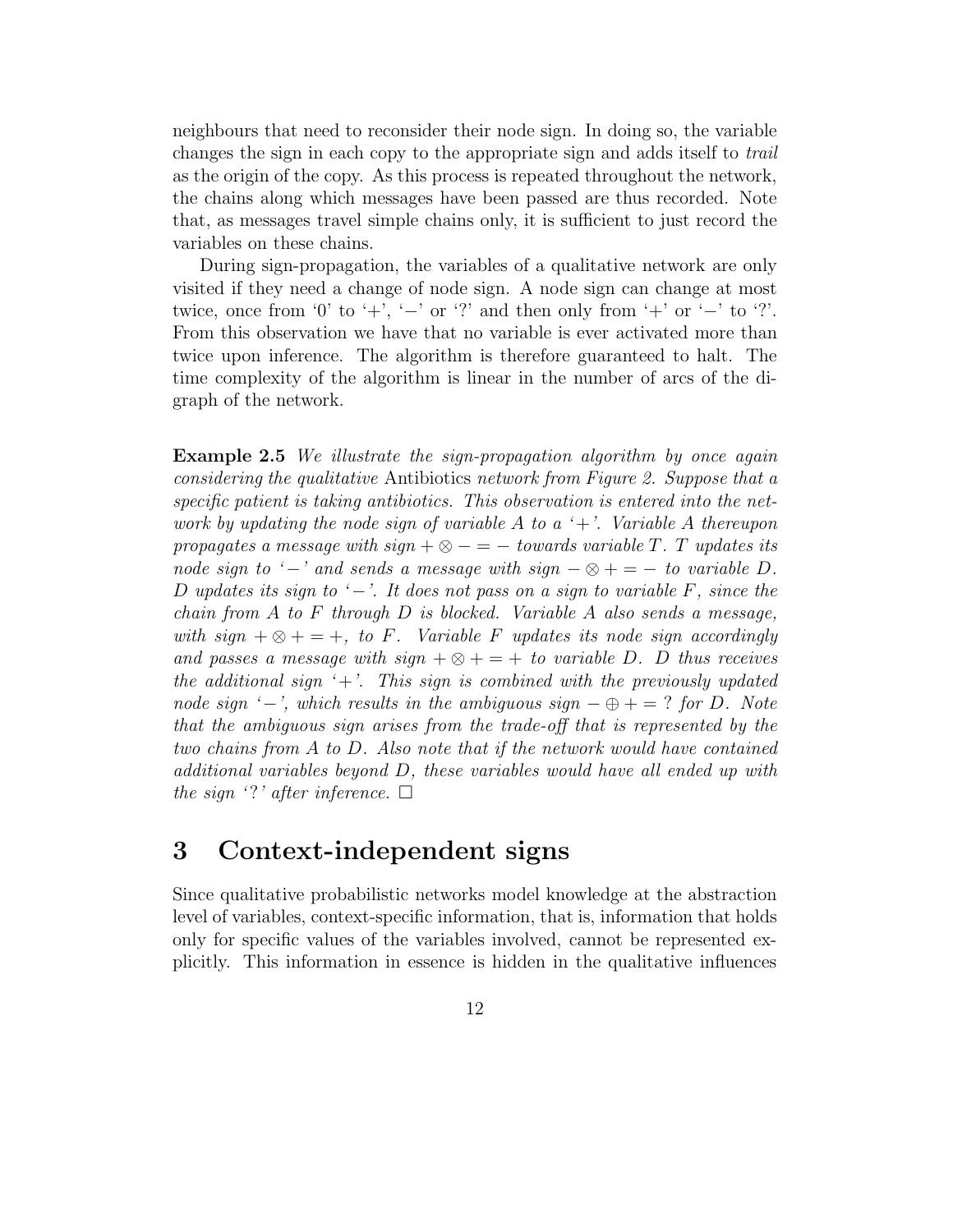and synergies of the network. If, for example, the influence of a variable A on a variable  $B$  is strictly positive for one combination of values for the set X of B's predecessors other than A, and zero for all other combinations of values for X, then the influence of A on B is positive by definition. The zero influences, indicating context-specific independence, are hidden due to the fact that the inequality in the definition of qualitative influence is not strict. We present an example to illustrate such hidden zeroes.

**Example 3.1** We consider the qualitative probabilistic network from Figure 4, which represents a highly simplified fragment of knowledge in oncology. It pertains to the effects and complications to be expected from treatment of oesophageal cancer. The variable L models the life expectancy of a patient after therapy; the value l indicates that the patient will survive for at least one year and the value  $l$  expresses that the patient will die within this year. Variable T models the therapy instilled; we consider surgery, modelled by t, and no treatment, modelled by  $\bar{t}$ , as the only therapeutic alternatives. The effect to be attained from surgery is a complete removal of the tumour, modelled by the variable R. After surgery a life-threatening pulmonary complication, modelled by P, may result; the occurrence of this complication is heavily influenced by whether or not the patient is a smoker, which is modelled by the variable S.

We consider the conditional probabilities from a quantified network representing the same knowledge. We would like to note that these probabilities serve illustrative purposes only: although not entirely unrealistic, they have not been specified by domain experts. The probability of attaining a complete removal of an oesophageal tumour upon surgery is  $Pr(r | t) = 0.45$ ; as without surgery there can be no removal of the tumour, we have  $Pr(r | \bar{t}) = 0$ . From  $Pr(r | t) \geq Pr(r | \overline{t})$ , we have that the variable T indeed exerts a positive



Figure 4: The qualitative Surgery network.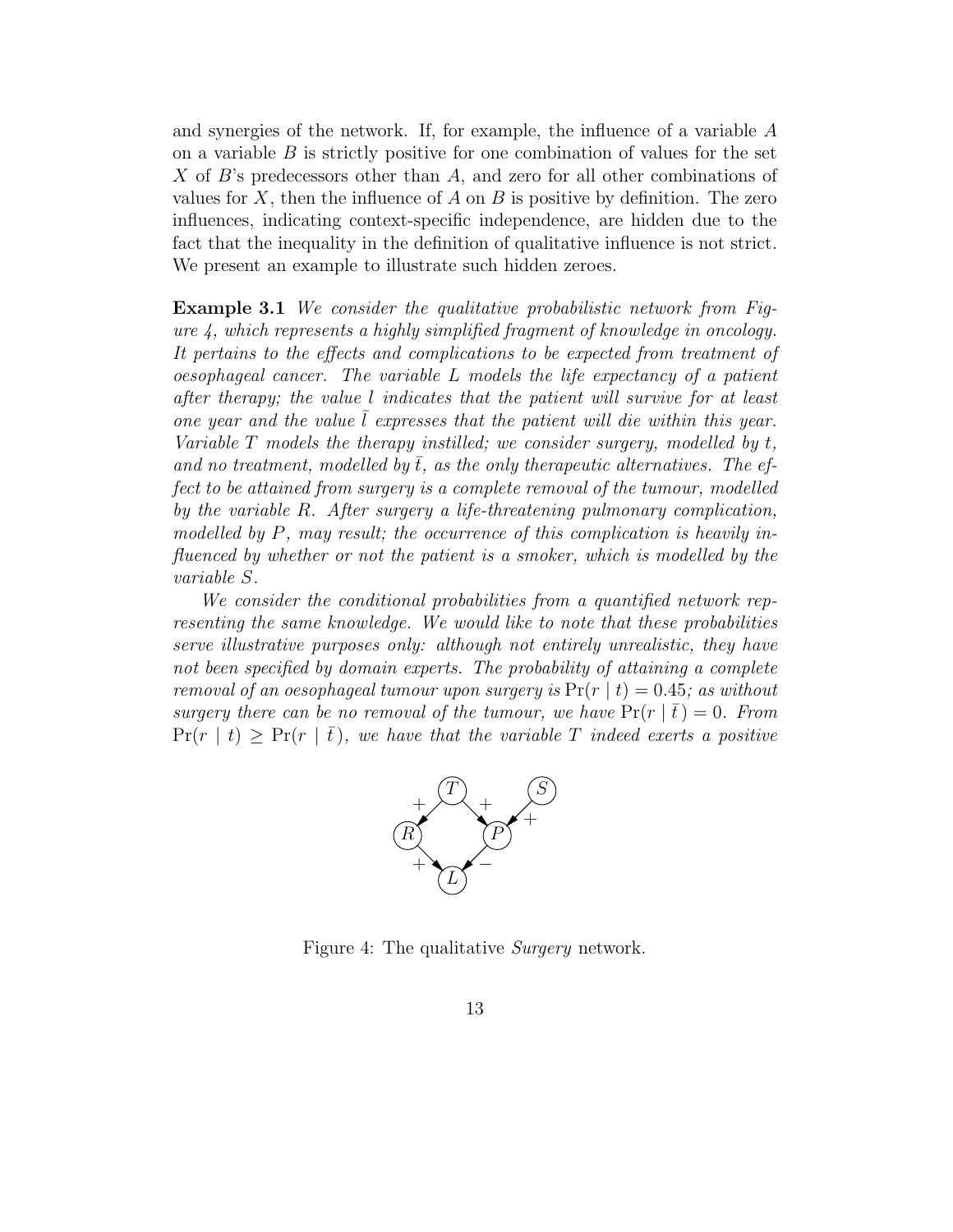qualitative influence on R. The probabilities of a pulmonary complication occurring and of a patient's life expectancy after therapy are, respectively,

| $Pr(p TS)$ s |                     | Pr(l   RP)   p |                                                 |  |
|--------------|---------------------|----------------|-------------------------------------------------|--|
|              | $0.75$ 0.00         |                | $\begin{array}{ c} 0.15 & 0.95 \end{array}$     |  |
|              | $  0.00 \quad 0.00$ |                | $\begin{array}{ c} 0.03 \quad 0.50 \end{array}$ |  |

From the rightmost table we observe that  $Pr(l | r P) \geq Pr(l | \bar{r} P)$  for all values of P and that  $Pr(l | p R) \leq Pr(l | \bar{p} R)$  for all values of R. We thus verify that the variable  $R$  exerts a positive influence on  $L$ , indicating that successful removal of the tumour serves to increase life expectancy, and that the qualitative influence of  $P$  on  $L$  is negative, indicating that pulmonary complications from surgery are indeed life threatening. From the leftmost table, we observe that  $Pr(p \mid sT) > Pr(p \mid \overline{s}T)$  for all values of T and  $Pr(p | t S) \geq Pr(p | t S)$  for all values of S. Both T and S thus exert a positive qualitative influence on the variable P, indicating that performing surgery and smoking are risk factors for pulmonary complications. The zeroes in the table reveal that pulmonary complications are likely to occur only in the presence of both risk factors. The fact that the influence of  $T$  on  $P$  is, for example, actually zero in the context of the value  $\bar{s}$  for the variable S, however, is not apparent from the sign of the influence. Note that this zero influence does not arise from the probabilities being zero, but rather from their having the same value.  $\Box$ 

The previous example shows that the level of representation detail of a qualitative network can result in information hiding. As hidden information cannot be exploited upon reasoning, unnecessarily weak answers may result from inference with the network. Referring to the previous example, for instance, we can derive that performing surgery on a non-smoker has a positive influence on life expectancy: as  $Pr(l | t\bar{s}) = 0.70$  and  $Pr(l | \bar{t}\bar{s}) = 0.50^1$ , we

$$
Pr(l | t\bar{s}) = Pr(l | rp) \cdot Pr(r | t) \cdot Pr(p | t\bar{s}) + Pr(l | \bar{r}p) \cdot Pr(\bar{r} | t) \cdot Pr(p | t\bar{s}) +
$$
  
\n
$$
Pr(l | r\bar{p}) \cdot Pr(r | t) \cdot Pr(\bar{p} | t\bar{s}) + Pr(l | \bar{r}\bar{p}) \cdot Pr(\bar{r} | t) \cdot Pr(\bar{p} | t\bar{s})
$$
  
\n= 0.15 \cdot 0.45 \cdot 0 + 0.03 \cdot 0.55 \cdot 0 + 0.95 \cdot 0.45 \cdot 1 + 0.50 \cdot 0.55 \cdot 1  
\n= 0.7025

<sup>&</sup>lt;sup>1</sup>The values  $Pr(l | \bar{t}\bar{s}) = 0.50$  and  $Pr(l | t\bar{s}) = 0.70$  are computed by conditioning on the values of R and P and using the fact that T and S are independent of L given R and P. For example,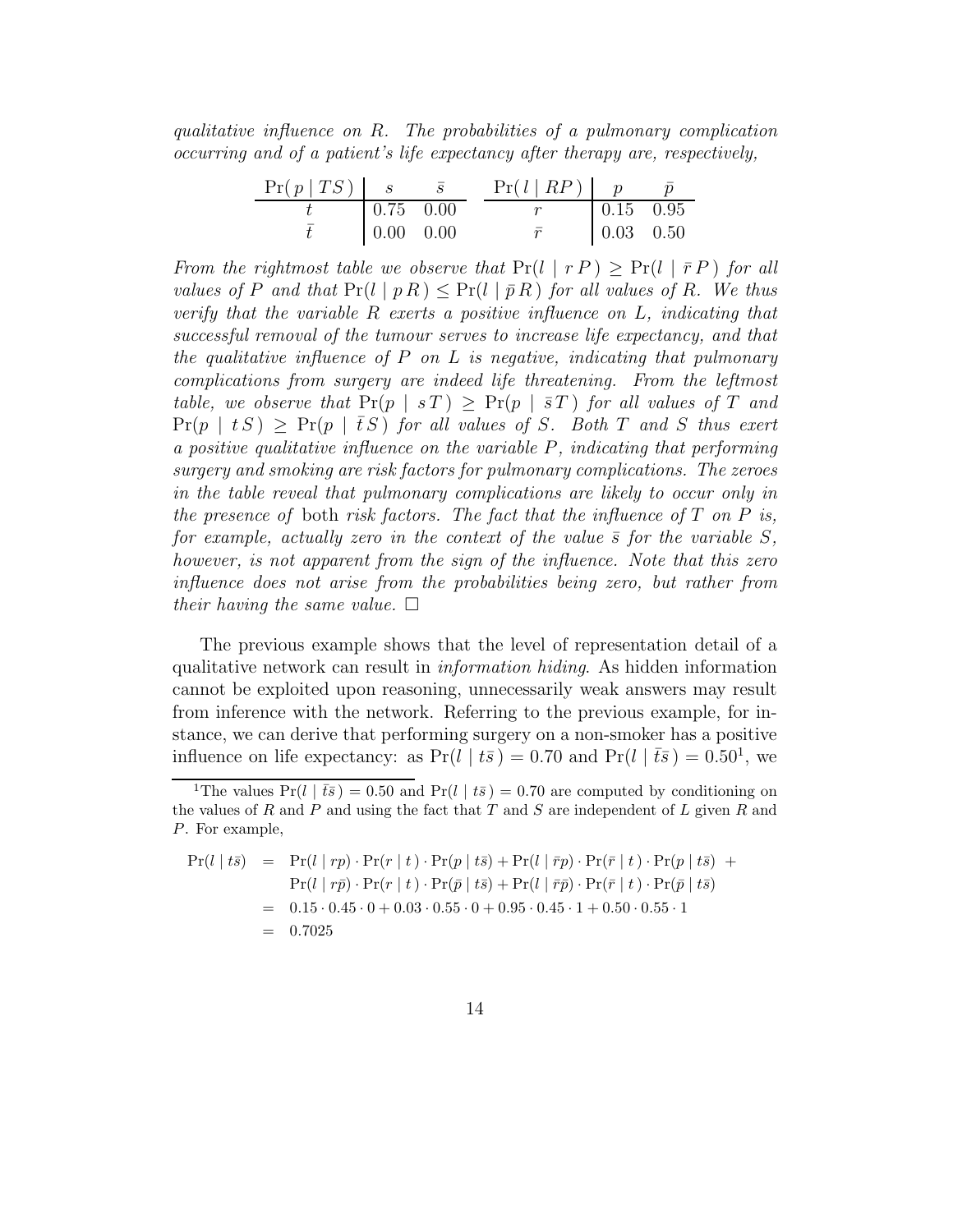have that  $Pr(l | t\bar{s}) \geq Pr(l | \bar{t}\bar{s})$ . In the qualitative network, however, upon entering the observation t for the variable  $T$ , in the presence of  $\bar{s}$ , inference will result in a '?' for  $L$  due to the conflicting reasoning chains from  $T$  to L. The  $\lq$  for the variable L indicates that the resulting influence is unknown. As, from the context  $\bar{s}$ , we know that the influence of T on P is zero, and hence the influence of T on L via P is zero, the result from qualitative inference is weaker than strictly necessary.

We recall from the definition of qualitative influence that the sign of the influence of a variable  $A$  on a variable  $B$  must hold for all combinations of values for the set X of predecessors of B other than A. A  $\cdot$ ? for the influence may therefore hide the information that  $A$  has a positive influence on  $B$ for some combination of values for X and a negative influence for another combination. If so, the ambiguous influence of A on B is non-monotonic in nature and can in fact be looked upon as specifying different signs for different contexts. We present an example to illustrate this observation.

**Example 3.2** The qualitative network from Figure 5 represents another fragment of knowledge in oncology, this time pertaining to the metastasis of oesophageal cancer. The variable L represents the location of the primary tumour in a patient's oesophagus; the value l models that the tumour resides in the lower two-third of the oesophagus and the value  $l$  expresses that the tumour is in the oesophagus' upper one-third. An oesophageal tumour upon growth typically gives rise to lymphatic metastases. The extent of such metastases is captured by the variable M. The value  $\bar{m}$  of M indicates that just the local and regional lymph nodes are affected; m denotes that distant lymph nodes are affected. Which lymph nodes are local or regional and which are distant depends on the location of the primary tumour in the oesophagus. The lymph nodes in the neck, or cervix, for example, are regional for a tumour in the upper one-third of the oesophagus and distant otherwise. Variable C represents the presence or absence of metastases in the cervical lymph nodes.



Figure 5: The qualitative Cervical metastases network.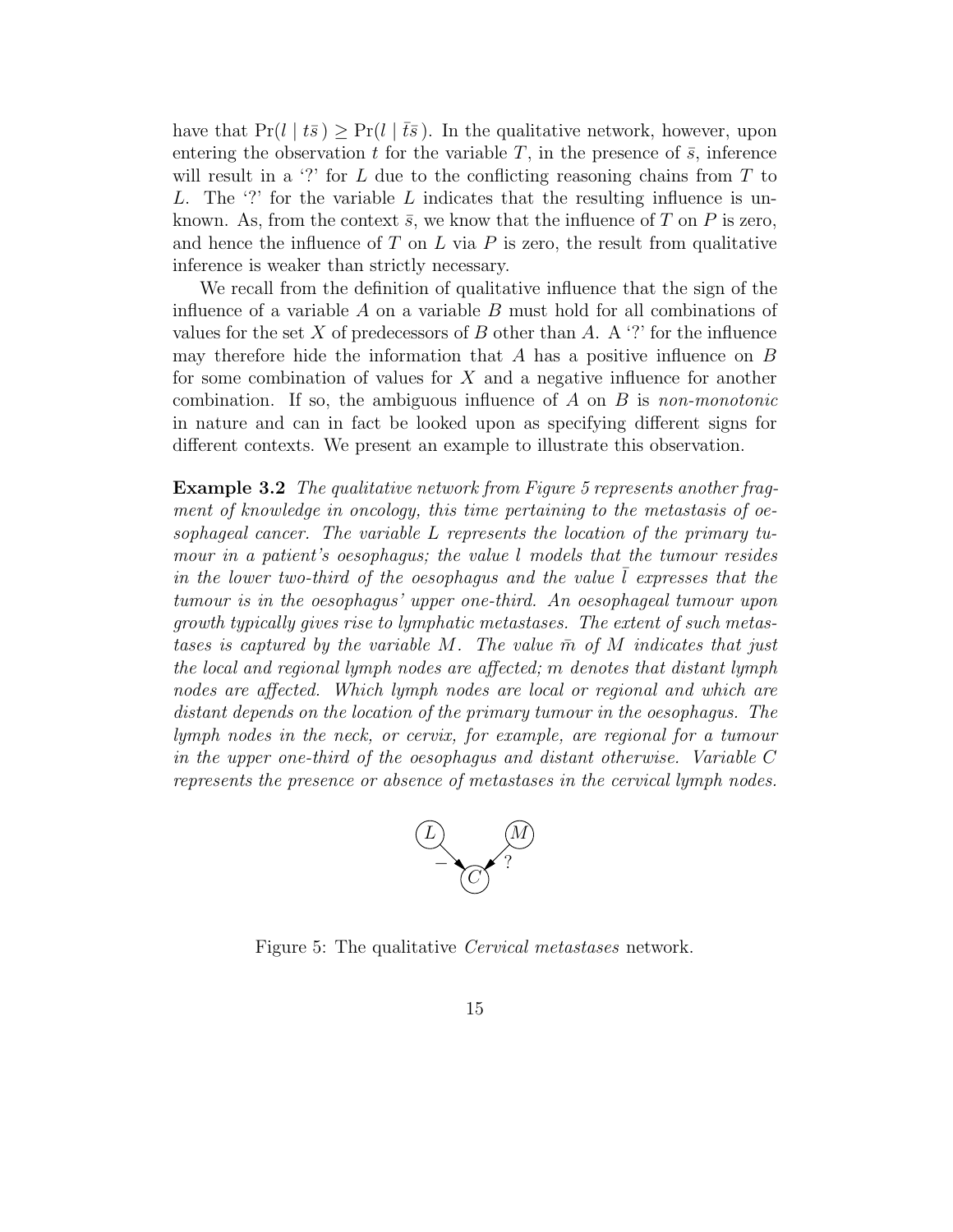We consider the conditional probabilities from a quantified network representing the same knowledge; these probabilities again serve illustrative purposes only. The probabilities of the presence of cervical metastases in a patient are

| Pr(c   ML) |            |        |
|------------|------------|--------|
| m          | 0.35       | 0.95   |
| $\bar{m}$  | $\pm 0.00$ | - 1.00 |

From these probabilities we observe that the variable L indeed has a negative influence on C, indicating that tumours in the lower two-third of the oesophagus are less likely to give rise to lymphatic metastases in the neck than tumours that are located in the upper one-third of the oesophagus. The influence of the variable  $M$  on  $C$ , however, is non-monotonic:

$$
Pr(c | ml) > Pr(c | \bar{ml}), \text{ yet } Pr(c | ml) < Pr(c | \bar{ml})
$$

While for tumours in the lower two-third of the oesophagus the lymph nodes in the neck are less likely to be affected when only local and regional metastases are present, they are more likely to be affected for tumours that are located in the upper one-third of the oesophagus. We conclude that the non-monotonic influence of M on C hides  $a^{\prime}$  +' for the value l of the variable L and  $a^{\prime}$  -' for the context  $l. \Box$ 

With the two examples above we have illustrated that context-specific information about influences that is present in the conditional probabilities of a quantified network cannot be represented explicitly in a qualitative probabilistic network. Upon abstracting the quantified network to the qualitative network, the information is effectively hidden. Of course, in real-life applications of qualitative probabilistic networks, the qualitative network would be built directly with the help of domain experts rather than computed from an already quantified network. During the construction of the qualitative network, however, an expert may express knowledge about non-monotonicities and context-specific independences as discussed above, which cannot be represented explicitly and will thus be hidden in the various signs of the network.

#### **4 Context-specificity and its exploitation**

The level of representation detail of a qualitative probabilistic network enforces the signs of influences and synergies to be independent of specific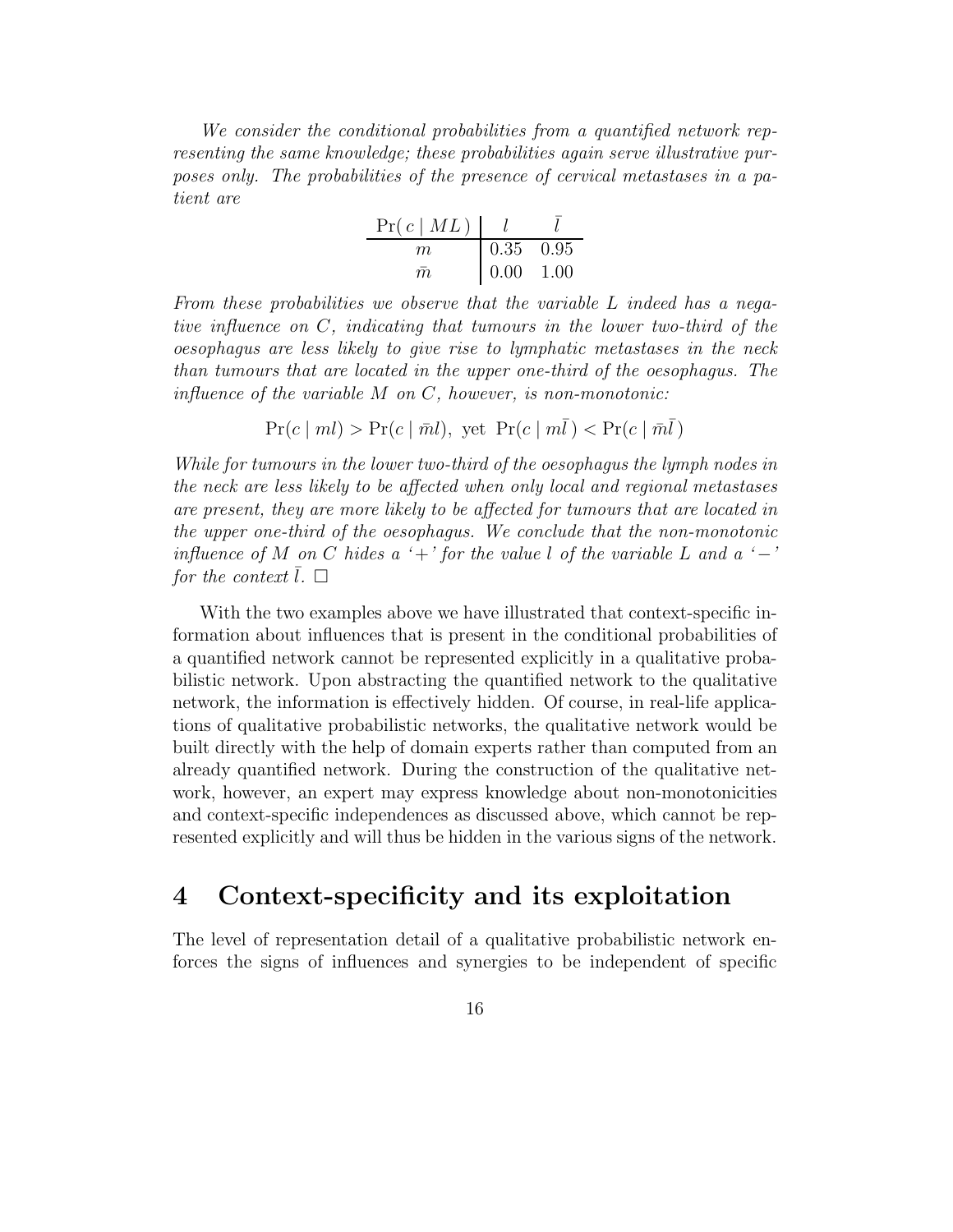contexts. In this section we present an extension to the basic formalism of qualitative networks that allows for associating context-specific signs with qualitative influences and synergies. In Section 4.1, the extended formalism is introduced; in Section 4.2, we demonstrate, by means of the example networks from the previous section, that exploiting context-specific information can prevent unnecessarily weak results upon inference.

#### **4.1 Context-specific signs**

Before introducing context-specific signs, we formally define the notion of context for qualitative probabilistic networks.

**Definition 4.1** Let  $G = (V(G), A(G))$  be an acyclic digraph. Let  $X \subseteq V(G)$ be a set of variables in G called context variables. A context  $c<sub>X</sub>$  for X is a combination of values for a subset  $Y \subseteq X$  of the set of context variables. For  $Y = \emptyset$  we say that the context is empty, denoted  $\epsilon_X$ . For  $Y = X$ , we say that the context is maximal. The set of all possible contexts for  $X$  is called the context set for X and is denoted  $C_X$ .

The subscript X for the empty context  $\epsilon$  will be omitted as long as no confusion is possible. Note that contexts may pertain to arbitrary subsets of variables from a qualitative network. Also note that any combination of values x for a set  $X \subseteq V(G)$  can be written as  $c_X x'$ , where the context  $c_X$  is the combination of values for a set  $Y \subseteq X$  and  $x'$  is the combination of values for  $X \setminus Y$ .

Upon inference, we will have to compare different contexts for the same set of context variables. For this purpose, we define a partial order '>' on contexts.

**Definition 4.2** Let  $G = (V(G), A(G))$  be an acyclic digraph and let  $X \subseteq$  $V(G)$  be a set of context variables. Let  $c_X$  and  $c'_X$  be combinations of values for the sets  $Y \subseteq X$  and  $Y' \subseteq X$ , respectively. Then,  $c_X > c'_X$  iff  $Y \supset Y'$  and  $c_X$  and  $c'_X$  specify the same combination of values for Y'.

From this definition and the notational convention introduced above, we have that if  $c_X > c'_X$  for two contexts  $c_X$  and  $c'_X$ , then  $c_X$  can be written as  $c'_{X}x$  for the combination of values x for the appropriate subset of X.

We now define a context-specific sign to be a sign that may vary from context to context. A context-specific sign can basically be looked upon as a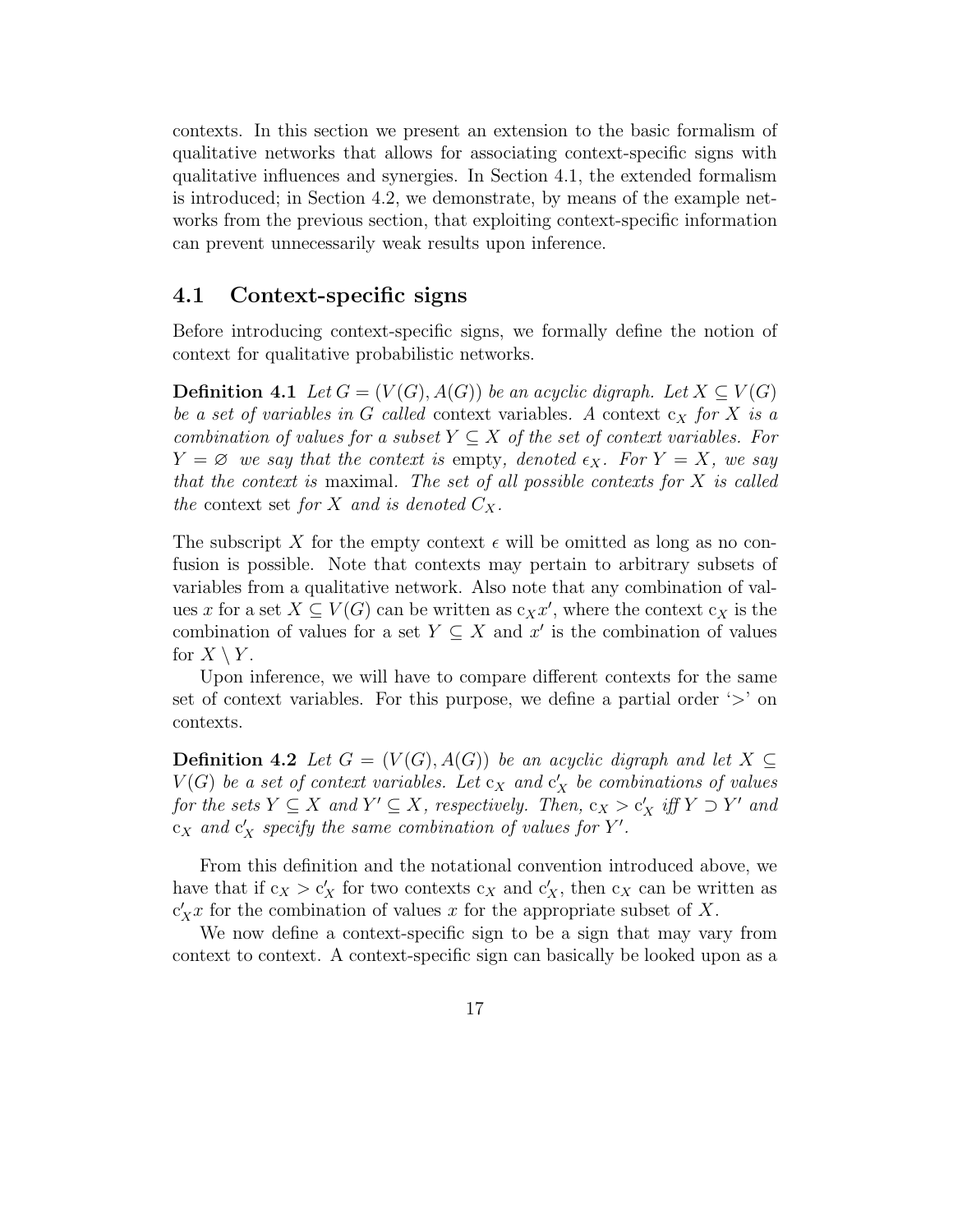function  $\delta: C_X \to \{+,-,0,?\}$  from a set of contexts  $C_X$  to the set of basic signs introduced in Section 2.

**Definition 4.3** Let  $Q = (G, \Delta)$  be a qualitative probabilistic network and let  $X \subseteq V(G)$  be a set of context variables. A context-specific sign is a function  $\delta: C_X \to \{+, -, 0, ?\}$  such that for any two contexts  $c_X$  and  $c'_X$ ,  $c_X > c'_X$ , the following property holds:

$$
\delta(c'_X) = \delta_i, \ \delta_i \in \{+, -, 0\} \implies
$$

$$
\delta(c_X) = \begin{cases} \delta_i & \text{if, for } c_X = c'_X x, \ \delta(x) \in \{\delta_i, ?\} \\ 0 & \text{otherwise} \end{cases}
$$

The definition of context-specific sign in essence states that the sign for a context agrees with the sign for any larger context, in the sense that signs cannot become less constrained for increasing contexts; we say that a '0' is more constrained than a '+' or a '-', which in turn are more constrained than a '?'. More specifically, signs cannot disagree unless they pertain to contexts that cannot occur simultaneously.

We will write  $\delta(X)$  to denote the context-specific sign  $\delta$  that is defined on the context set  $C_X$ . To avoid an abundance of braces, we will further write  $\delta(A)$  instead of  $\delta({A})$  to indicate a context-specific sign for a single context variable A. Note that the basic signs from regular qualitative networks can be looked upon as context-specific signs that are defined by a constant function. By being context-*independent*, they in essence cover all possible contexts.

Having introduced the notion of context-specific sign, we now extend the basic formalism of qualitative networks by allowing context-specific signs for qualitative influences.

**Definition 4.4** Let  $G = (V(G), A(G))$  be an acyclic digraph and let Pr be a joint probability distribution on  $V(G)$  that respects the independences in  $G$ . Let A, B be variables in G with  $A \to B \in A(G)$  and let  $X = \pi_G(B) \setminus \{A\}$ be the set of predecessors of B other than A. Then, variable A exerts a qualitative influence of sign  $\delta(X)$  on variable B, denoted  $S^{\delta(X)}(A, B)$ , iff for each context  $c_X$  for X we have

•  $\delta(c_X) = + i f f$  Pr(b |  $ac_X x'$ )  $\geq$  Pr(b |  $\bar{a} c_X x'$ ) for all combinations of values  $c_X x'$  for X;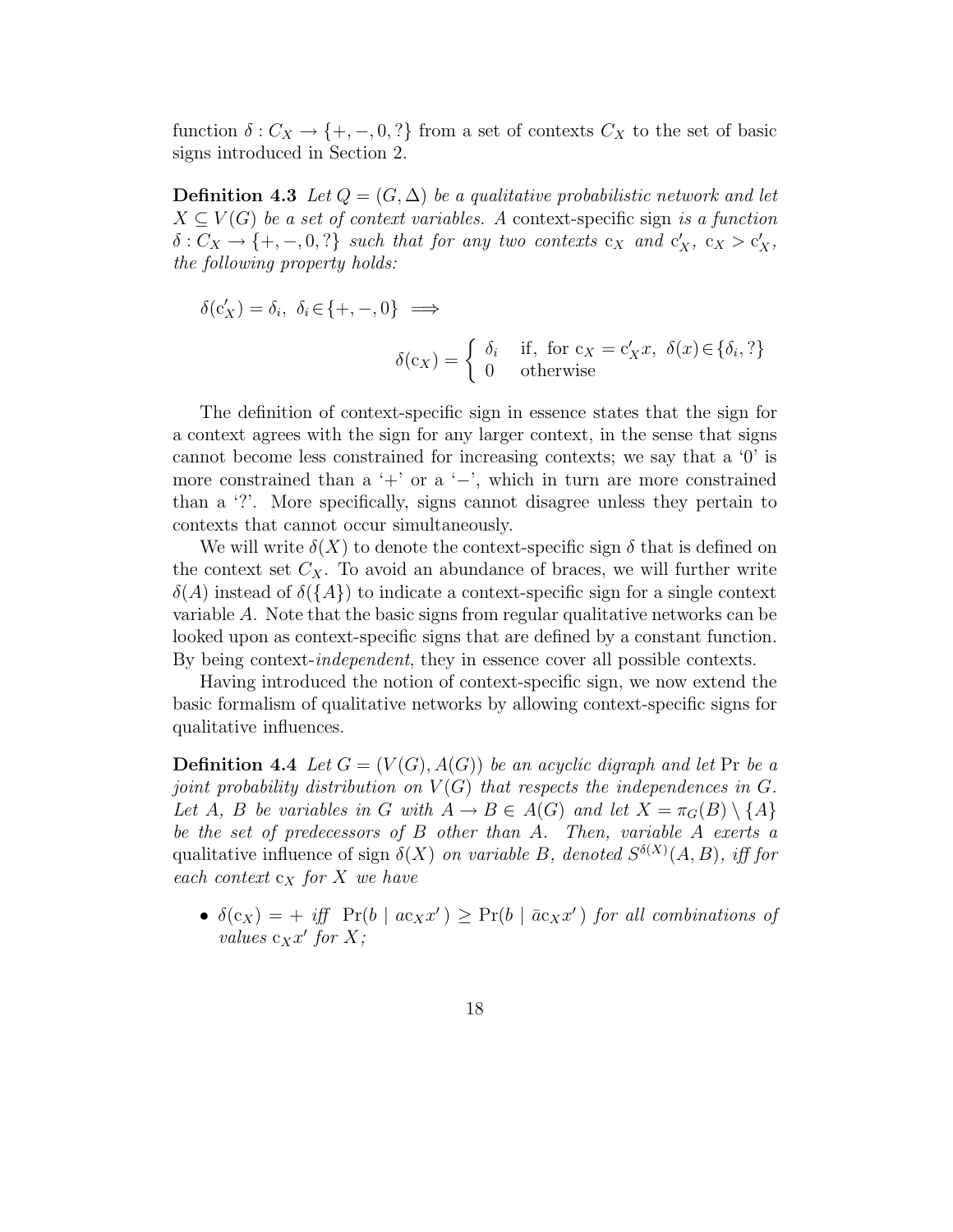- $\delta(c_X) = -i \text{if } Pr(b \mid ac_X x') \leq Pr(b \mid \bar{a}c_X x')$  for all combinations of values  $c_X x'$  for X;
- $\delta(c_X)=0$  iff  $Pr(b | ac_X x') = Pr(b | \bar{a}c_X x')$  for all combinations of values  $c_X x'$  for X;
- $\delta(c_X)=$ ? otherwise.

Note that in defining a context-specific influence for an arc between two variables  $A$  and  $B$ , we have taken the set  $X$  of predecessors of  $B$  other than A for the set of context variables. This restriction of the set of context variables is not essential, however, and can be lifted whenever desirable. Context-specific qualitative synergies are defined analogously.

A context-specific sign  $\delta(X)$  in essence has to specify a basic sign from the set  $\{+, -, 0, ?\}$  for each possible combination of values in the context set  $C_X$ . From the definition of context-specific sign, however, we have that such a sign cannot specify arbitrary basic signs for the various contexts as some of these signs are fully determined by the basic signs of other contexts. It is therefore not necessary to explicitly specify a basic sign for every context. The following example illustrates this observation.

**Example 4.5** We consider a qualitative influence of a variable A on a variable B with the set of context variables  $X = \{D, E\}$ . Suppose that the sign  $\delta(X)$  of the influence is defined as

$$
\begin{aligned}\n\delta(\epsilon) &= ?, \\
\delta(d) &= +, \quad \delta(\bar{d}) = -, \quad \delta(e) = ?, \quad \delta(\bar{e}) = +, \\
\delta(de) &= +, \quad \delta(d\bar{e}) = +, \quad \delta(\bar{de}) = -, \quad \delta(\bar{d}\bar{e}) = 0\n\end{aligned}
$$

From the definition of context-specific sign, we have for example that  $\delta(d)$  $+$  enforces  $\delta(de)$  and  $\delta(de)$  to be either ' $+$ ' or '0'. As both contexts de and  $d\bar{e}$  induce the same sign basic as context d, the signs  $\delta(de)$  and  $\delta(d\bar{e})$  reveal that no additional information is hidden by the sign  $\delta(d)$ . Building upon this observation, the function  $\delta(X)$  can be uniquely described by the signs of the smaller contexts whenever the larger contexts are assigned the same basic sign. The function is therefore fully described by the four signs

$$
\delta(\epsilon) = ?, \ \delta(d) = +, \ \delta(\bar{d}) = -, \ \delta(\bar{e}) = +
$$

The sign for the context  $\delta(\bar{d}\bar{e})$ , for example, can be easily derived from these signs. As  $\delta(\bar{d}) = -$ , we have from the definition of context-specific sign that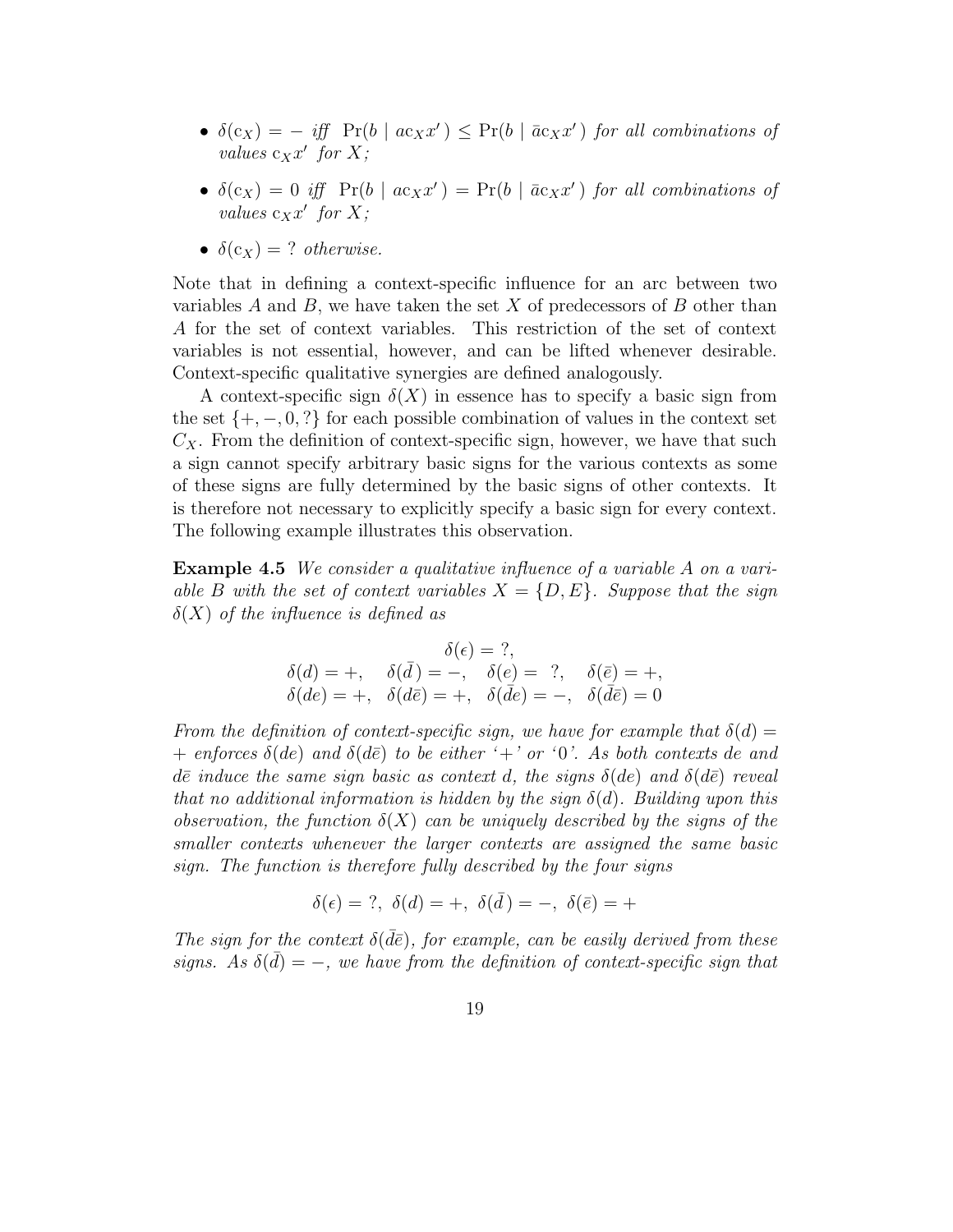$\delta(\bar{d}\bar{e})$  can be either '−' or '0'. From  $\delta(\bar{e}) = +$ , we have in addition that  $\delta(\bar{d}\bar{e})$  should be either '+' or '0'. We conclude that  $\delta(\bar{d}\bar{e})$  equals zero. The  $sign$  for the context  $\bar{d}e$  is derived in much the same way. The unspecified sign  $\delta(e)$  equals that of the smaller empty context; the sign for the context e therefore does not pose any restrictions on the sign for  $\overline{de}$ . The sign  $\delta(\overline{d}) =$  $-$ , however, restricts the sign  $\delta(\bar{d}e)$  to be either ' $-$ ' or '0'. As no sign has been stated explicitly for the context  $\bar{d}e$ , it inherits its sign from that for  $\bar{d}$ :  $\delta(\bar{d}e) = -d \Box$ 

In order to exploit the above observation, we have to provide for computing the unspecified sign of a larger context from the signs of smaller contexts. For contexts  $c_X$  that pertain to a single variable, the unspecified sign  $\delta(c_X)$ is taken to be equal to the sign specified for the empty context  $\epsilon$ . For contexts  $c_X$  that pertain to a set Y of two or more variables, we rewrite  $c_X$  as  $c_X'c$ , where c is the value assigned by  $c_X$  to some variable  $C \in Y$  and  $c_X'$ assigns the same values to the variables  $Y \setminus \{C\}$  as  $c_X$ . We then compute the unspecified sign  $\delta(c_X)$  recursively from  $\delta(c_X) = \delta(c'_X) \otimes \delta(c)$ , building upon the and-operator from Table 2. If  $\delta(c'_X) = \delta(c)$  then the sign of  $c_X$ obviously equals  $\delta(c)$ . If one of  $\delta(c'_X)$  or  $\delta(c)$  equals zero, then  $\delta(c_X)$  should also be zero. If one of  $\delta(c'_X)$  or  $\delta(c)$  is a '?', then the strongest of the two signs is taken for  $\delta(c_X)$ . If  $\delta(c'_X) = +$  and  $\delta(c) = -$ , or vice versa, then  $\delta(c_X)$ can only be zero. The procedure for determining basic signs from a partially specified context-specific sign is summarised in pseudocode in Figure 6.

The standard sign-propagation algorithm for probabilistic inference with a qualitative network, as discussed in Section 2.2, is easily extended to handle context-specific signs. The extended algorithm propagates and combines basic signs only, as does the standard algorithm. Before a sign is propagated over an influence, however, the currently valid context is determined from the available observations and the basic sign that is either specified or computed for this context is propagated. If none of the context variables have been

$$
\begin{array}{c|cccc}\n\oslash & + & - & 0 & ? \\
+ & + & 0 & 0 & + \\
- & 0 & - & 0 & - \\
0 & 0 & 0 & 0 & 0 \\
? & + & - & 0 & ?\n\end{array}
$$

Table 2: The  $\oslash$ -operator for combining signs.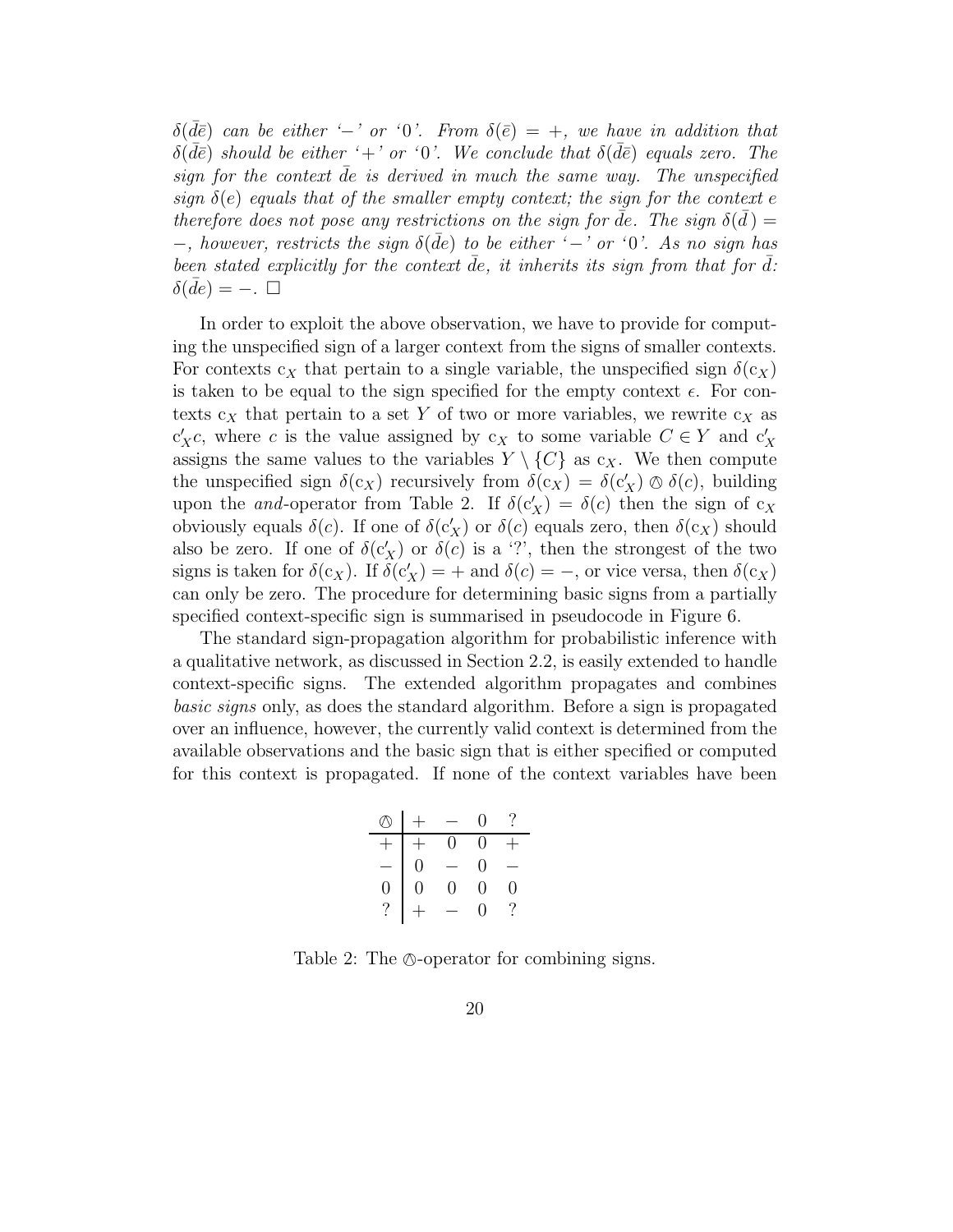```
function ComputeSign(c_X, \delta(X)): {+, -, 0, ?}
   if \delta(c_X) is specified
   then return \delta(c_X);
   if X is a singleton
   then return \delta(\epsilon_X);
   \mathsf{return}\ \mathsf{ComputeSign}(c'_X,\, \delta(X))\otimes \mathsf{ComputeSign}(c,\, \delta(X))for c_X'c = c_X.
```
Figure 6: The procedure for computing basic signs from a partially specified context-specific sign.

observed, then the sign specified for the empty context is propagated. The extended sign-propagation algorithm is given in Figure 7. We note that the algorithm handles both context-specific and regular signs.

```
procedure PropagateSign(trail, from, to, messagesign):
```

```
\text{sign}[to] \leftarrow \text{sign}[to] \oplus \text{mess.}trail ← trail \cup \{ to \};
for each active neighbour V_i of to
do linksign \leftarrow sign of (induced) influence between to and V_i;
    if linksign = \delta(X)then determine the current context c_X from the observations;
            linksign \leftarrow ComputeSign(c_X, \delta(X));
    messagesign \leftarrow sign[to] \otimes linksign;
    if V_i \notin \text{trail} and sign[V_i] \neq \text{sign}[V_i] \oplus \text{messagesign}then PropagateSign(trail, to, V_i, messagesign).
```
Figure 7: The extended sign-propagation procedure for handling contextspecific signs.

#### **4.2 Exploiting context-specific signs**

In Section 3 we have presented two examples showing that the influences of a qualitative probabilistic network can hide context-specific information.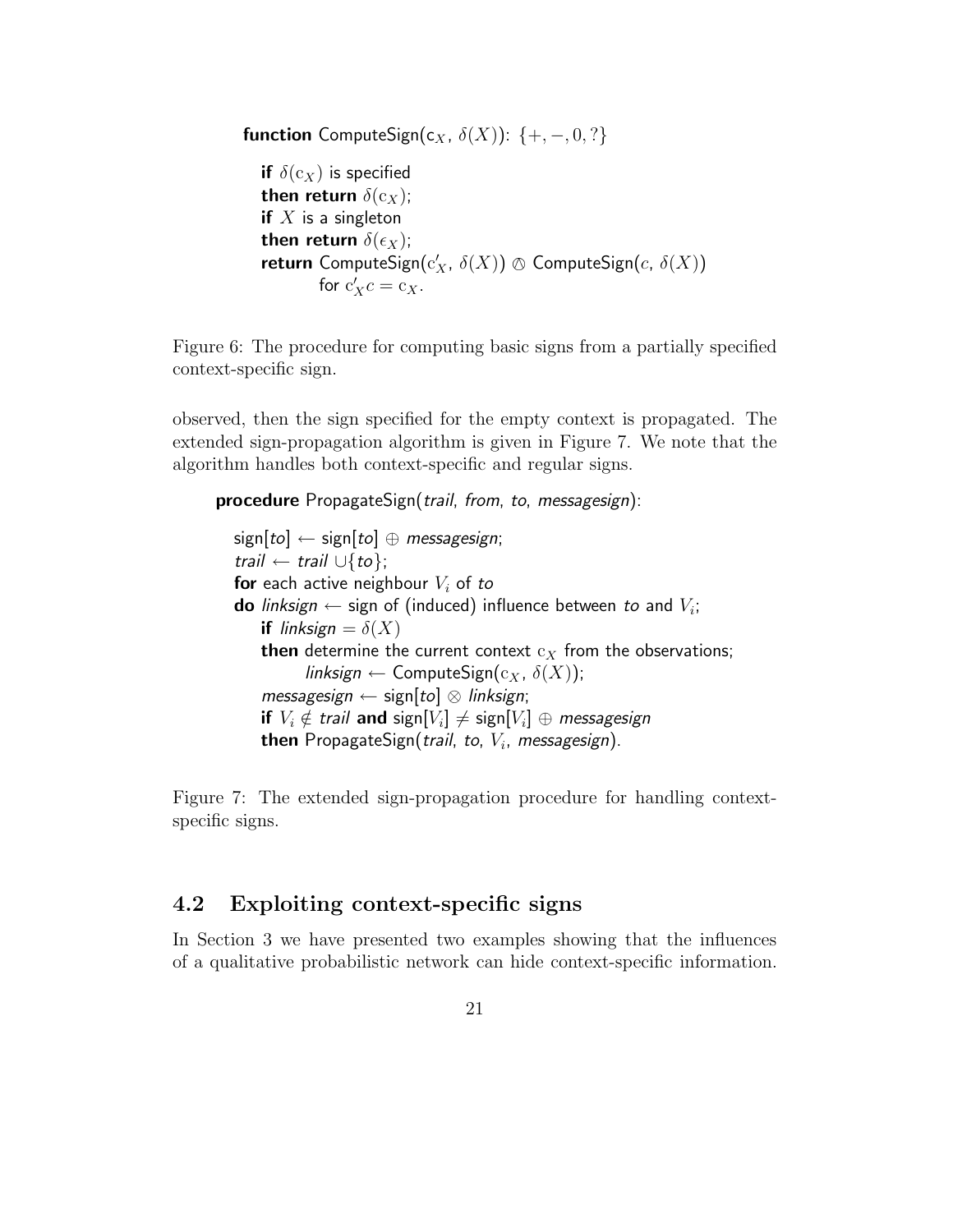Revealing this hidden information and exploiting it upon inference can be worthwhile. The information that an influence is zero for a certain context can be used, for example, to improve the runtime complexity of the signpropagation algorithm because propagation of a sign along a chain can be stopped as soon as a zero influence is encountered on that chain. More importantly, however, exploiting context-specific information can prevent conflicting influences arising during inference and can thereby forestall the generation of ambiguous signs. We illustrate this observation by means of an example.

**Example 4.6** We reconsider the qualitative Surgery network from Figure 4. Suppose that a non-smoker is undergoing surgery. From Example 3.1 we recall that, in the context of the observation  $\overline{s}$  for the variable S, propagation of the observation  $t$  for the variable  $T$  with the standard sign-propagation algorithm results in the sign  $\lq$  for L, that is, the influence of the surgery on the patient's life expectancy is unknown. In essence, there is not enough information present in the network to compute a non-ambiguous sign from the two conflicting reasoning chains between  $T$  and  $L$ .

From Example 3.1, we now further recall that the positive qualitative influence of T on P effectively hides a zero influence. With our new notion of context-specific sign, we can associate the sign  $\delta(S)$  with

$$
\delta(\epsilon) = +, \ \delta(\bar{s}) = 0
$$

with the influence of  $T$  on  $P$ , thereby explicitly representing the information that non-smoking patients are not at risk for pulmonary complications after surgery. The extended network is shown in Figure 8.

We now reconsider our non-smoking patient undergoing surgery. Propagating the observation  $t$  for the variable  $T$  with the extended sign-propagation algorithm in the context of the observation  $\bar{s}$  results in the sign  $(+\otimes+) \oplus (0\otimes)$  $-$ ) = + for the variable L. The previously hidden zero influence is exploited upon inference and we find that the surgery indeed is likely to increase the patient's life expectancy.  $\Box$ 

In Section 3 we have not only discussed hidden zero influences, but have also argued that positive and negative influences can be hidden by the nonmonotonic influences of a qualitative network. As the initial '?'s of these influences tend to spread to major parts of the network upon inference, it is worthwhile to resolve the non-monotonicities involved whenever possible.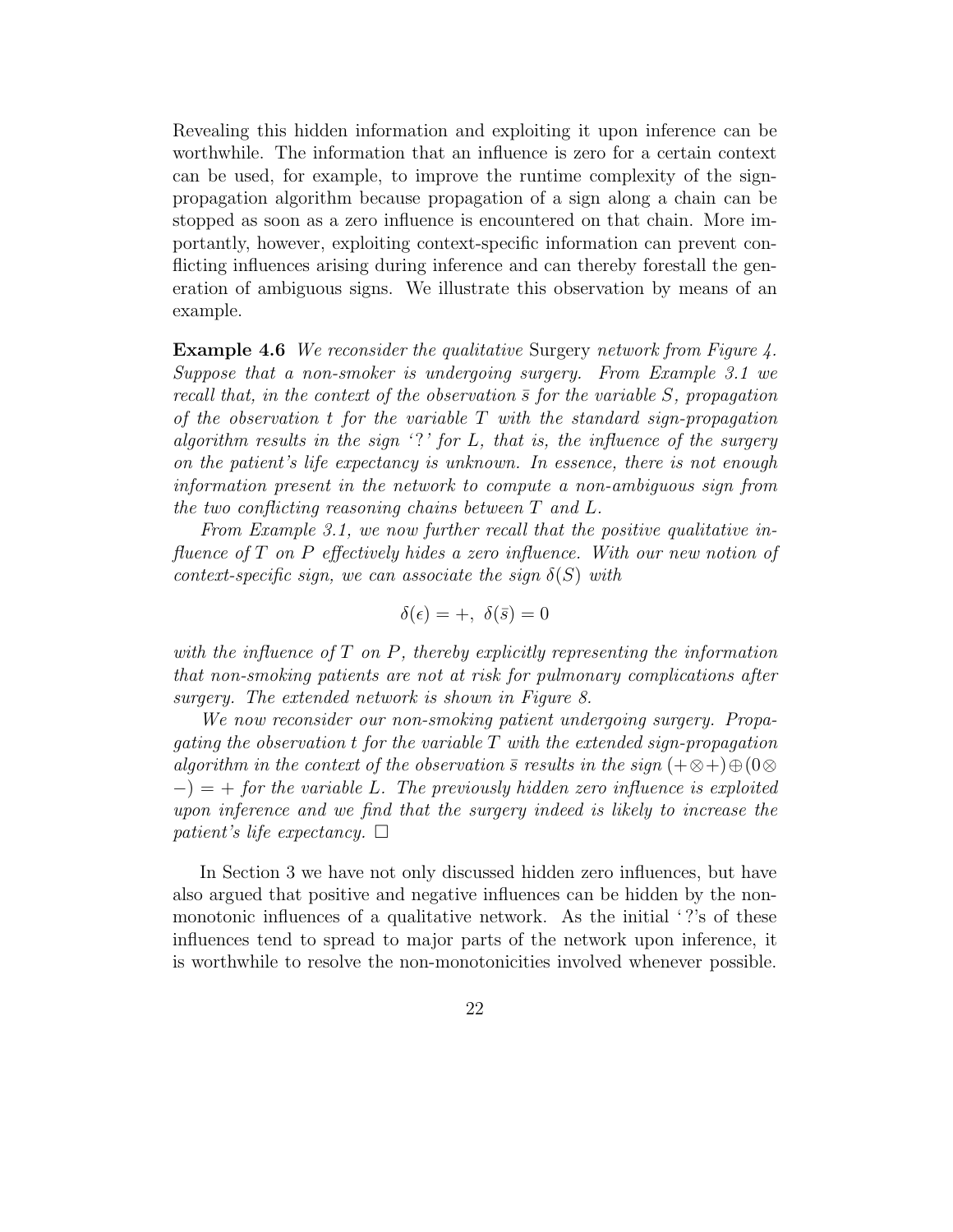

Figure 8: A hidden zero revealed by a context-specific sign.

Our extended formalism of qualitative networks provides for explicitly capturing information about non-monotonicities by context-specific signs. The following example illustrates the basic idea.

**Example 4.7** We reconsider the qualitative Cervical metastases network from Figure 5. From Example 3.2, we recall that the influence of the variable M, modelling the extent of lymphatic metastases, on the variable C, which represents the presence or absence of metastases in the lymph nodes in the neck, is non-monotonic. More specifically, we have that

 $Pr(c | ml) > Pr(c | \bar{m}l)$  and  $Pr(c | m\bar{l}) < Pr(c | \bar{m}\bar{l}).$ 

In the context of an observation l, that is, for tumours located in the lower two-third of the oesophagus, we have that the influence is positive, while it is negative in the context  $l$ , that is, for tumours higher up in the oesophagus. With our new notion of context-specific sign, we can make this hidden information explicit. In the extended network, shown in Figure 9, the information is captured by the sign  $\delta(L)$  with

$$
\delta(\epsilon) = ?, \ \delta(l) = + , \ \delta(\bar{l}) = -
$$

for the influence of the variable  $M$  on  $C$ . It will be evident that the now explicitly represented information can be exploited upon inference much in the same way as described in Example 4.6.  $\Box$ 

## **5 Evaluation of context-specificity in real-life networks**

To get an impression of the context-specific information that is hidden in reallife qualitative probabilistic networks, we computed qualitative abstractions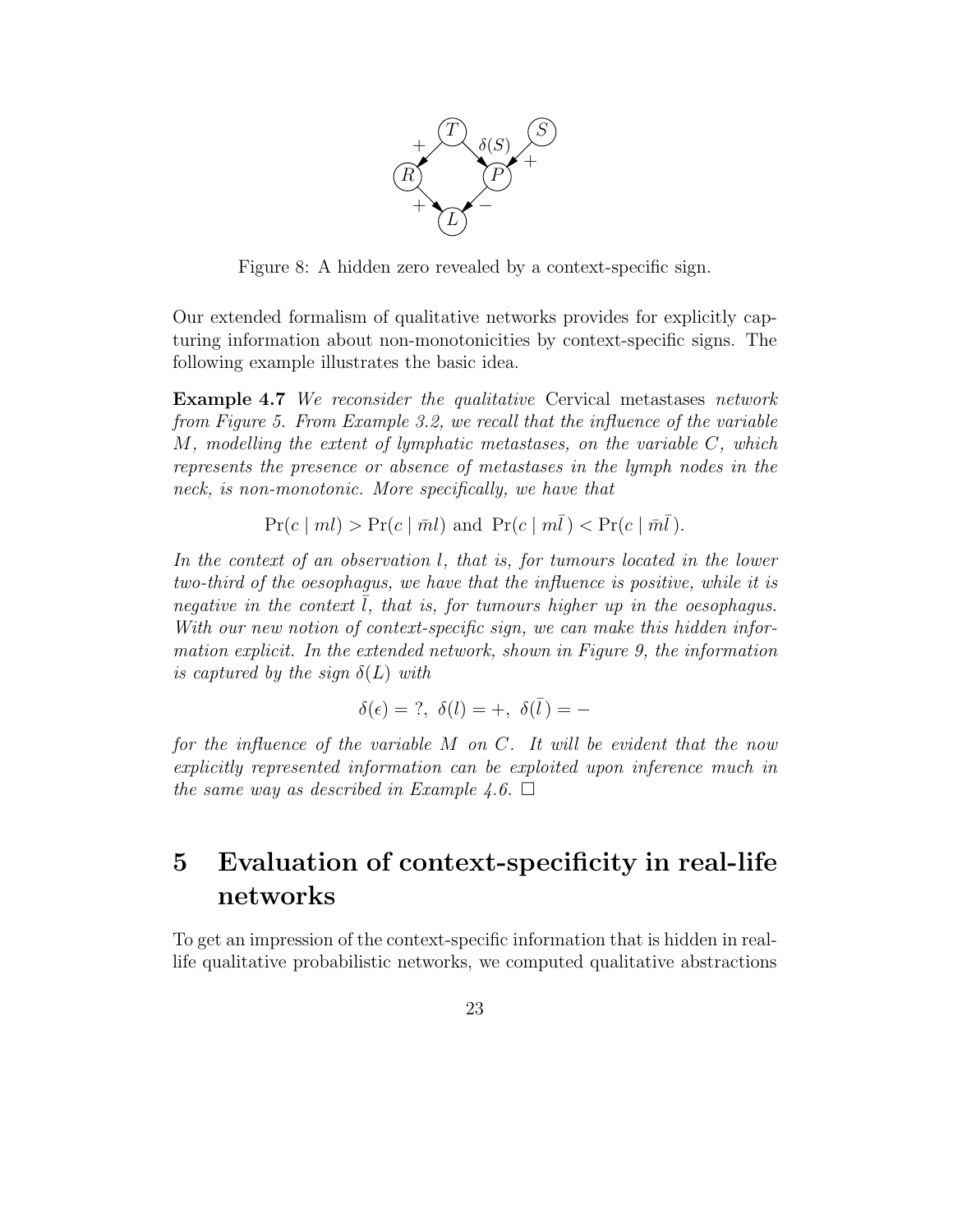

Figure 9: A non-monotonicity captured by a context-specific sign.

of the well-known alarm-network [19] and of a probabilistic network for oesophageal cancer, called the OESOCA-network [20]. The ALARM-network is reproduced in Figure 10 for ease of reference. It consists of 37, mostly non-binary, variables and 46 arcs; the number of direct qualitative influences in the abstracted network thus equals 46. The OESOCA-network, shown in Figure 11, consists of 42, also mostly non-binary, variables and 59 arcs. In computing the qualitative abstractions of the two networks from the conditional probabilities specified, we have assumed that the values of a variable are ordered from top, the smallest value, to bottom, the largest value, as indicated in the figures. Table 3 summarises for the abstracted networks the numbers of direct influences for the four different basic signs.

The numbers reported in Table 3 pertain to the basic signs of the qualitative influences associated with the arcs in the digraphs of the networks. Each such influence, and hence each associated basic sign, covers a number of maximal contexts. For a qualitative influence associated with an arc  $A \rightarrow B$ , the number of maximal contexts equals 1 if variable B has no other predecessors than  $A$ ; the only context then is the empty context. If  $B$  does have other predecessors then the number of maximal contexts equals the number of possible combinations of values for this set of predecessors. For the alarm-network there thus are 218 maximal contexts; for the oesoca-network, the number of maximal contexts equals 175. For every maximal context in the two networks, we have computed the true context-specific sign from its original quantified versions. Table 4 summarises the numbers of maximal contexts and their

|               |    | $\#$ direct influences with sign $\delta$ : |  |  |               |  |  |
|---------------|----|---------------------------------------------|--|--|---------------|--|--|
|               |    |                                             |  |  | <i>total:</i> |  |  |
| ALARM         |    |                                             |  |  |               |  |  |
| <b>OESOCA</b> | າາ |                                             |  |  | 59            |  |  |

Table 3: The numbers of direct influences with regular  $'$ +',  $'$ −',  $'0'$  and  $'$ ?' signs for the qualitative ALARM- and OESOCA- networks.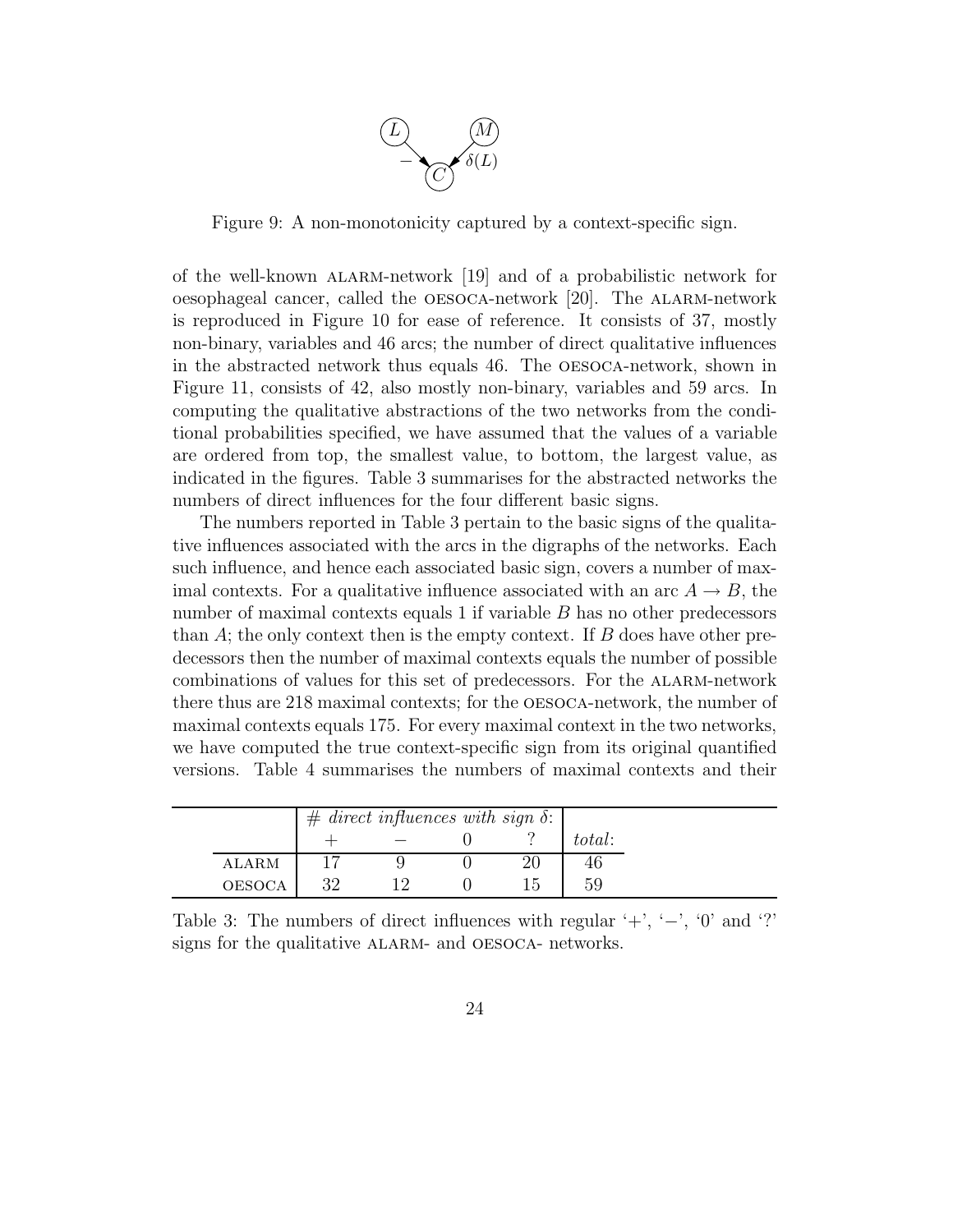



25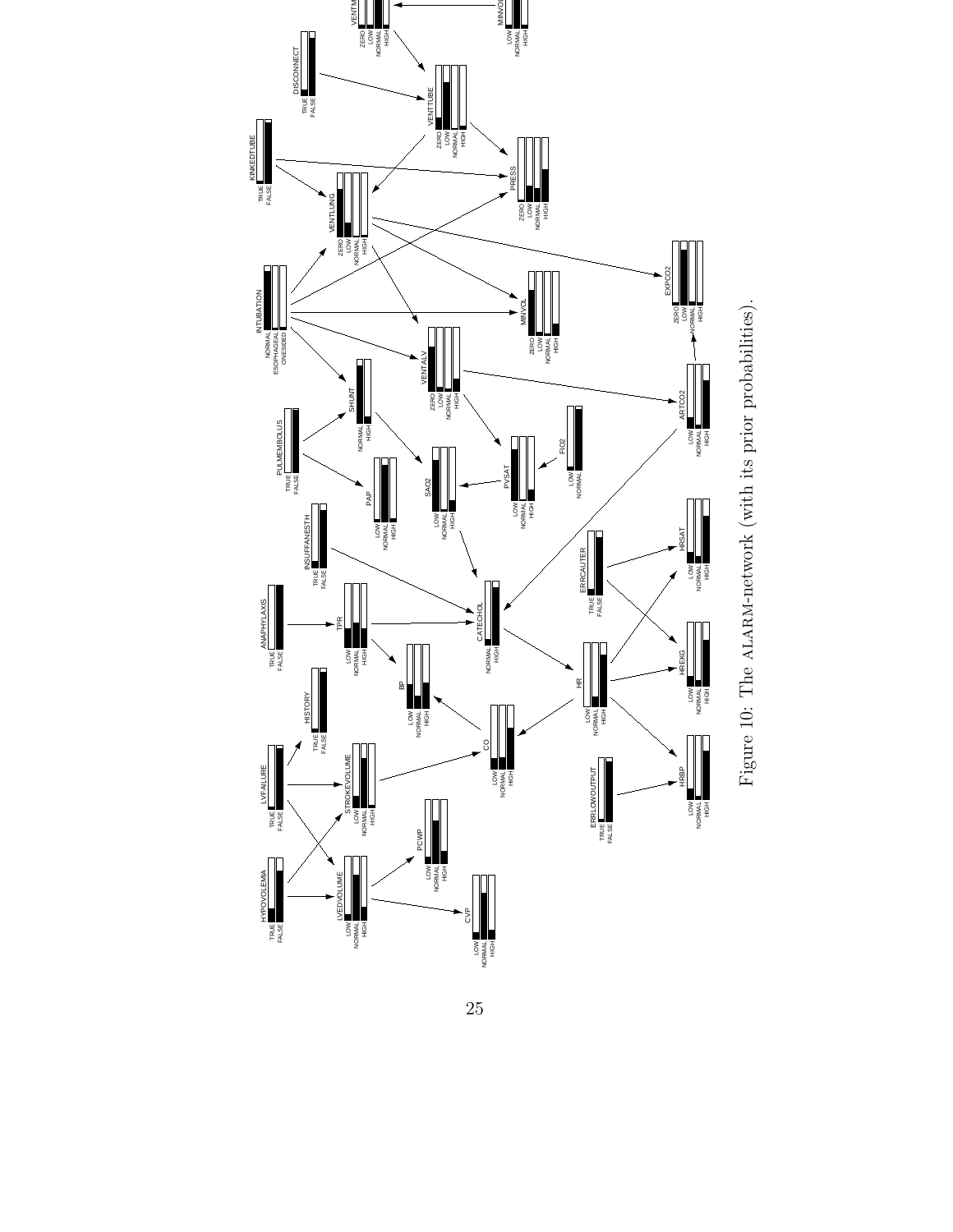

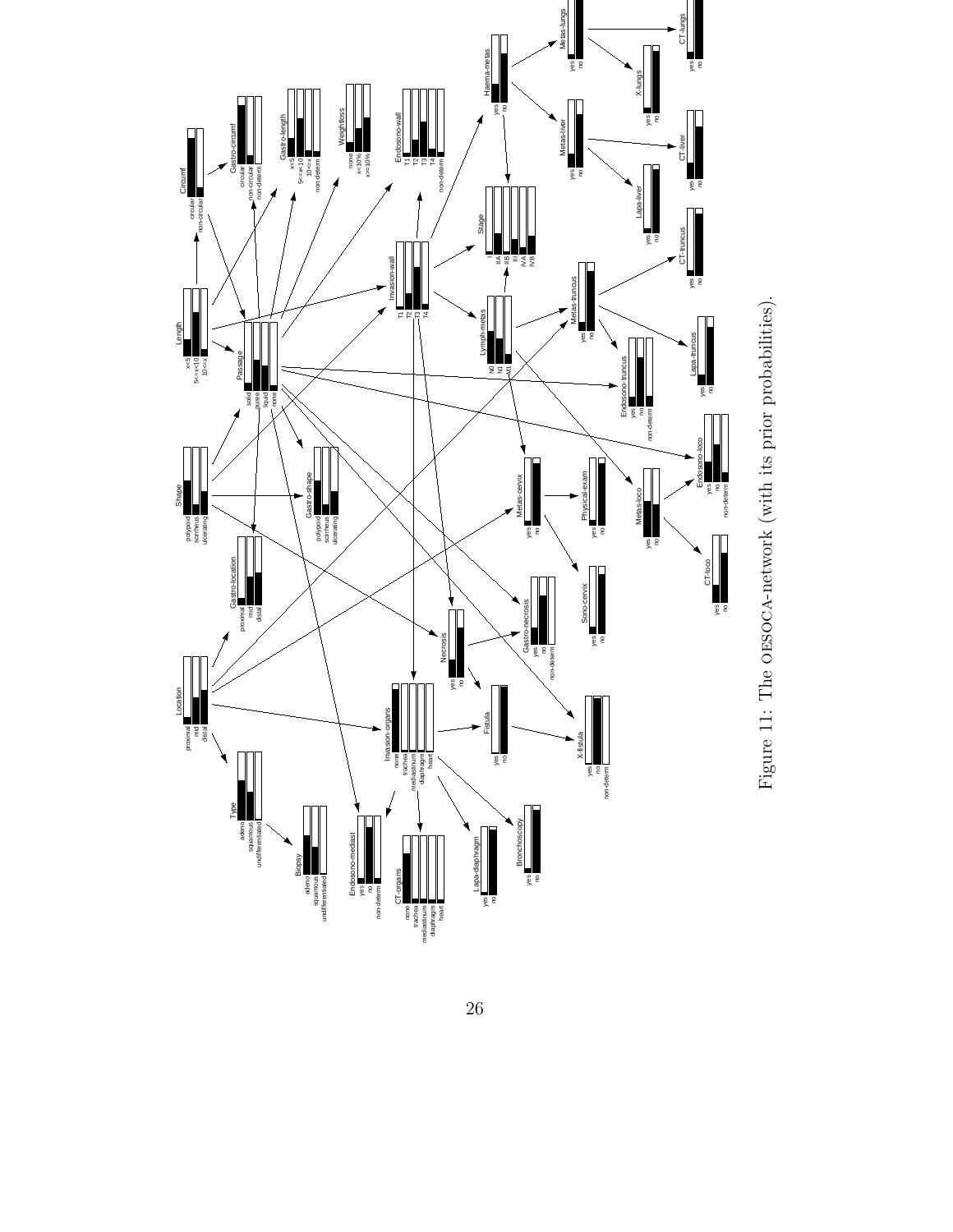|               |               | # max. $c_X$ with sign $\delta'$ : |                                      |                |                    |                  |
|---------------|---------------|------------------------------------|--------------------------------------|----------------|--------------------|------------------|
| <b>ALARM</b>  |               | $^+$                               |                                      |                | ?                  | <i>total:</i>    |
|               | $^+$          | 38                                 |                                      | 21             |                    | 59               |
| $\delta$ :    |               |                                    | 40                                   | 11             |                    | 51               |
|               | $\Omega$      |                                    |                                      |                |                    | $\left( \right)$ |
|               | $\mathcal{P}$ | 34                                 | 24                                   | 12             | 28                 | 108              |
|               | <i>total:</i> | 72                                 | 64                                   | 44             | 28                 | 218              |
|               |               |                                    |                                      |                |                    |                  |
|               |               |                                    | $#$ max. $c_X$ with sign $\delta'$ : |                |                    |                  |
| <b>OESOCA</b> |               | $^+$                               |                                      |                | $\overline{\cdot}$ | total:           |
|               | $^+$          | 74                                 |                                      | 8              |                    | 82               |
| $\delta$ :    |               |                                    | 36                                   | 8              |                    | 44               |
|               | $\theta$      |                                    |                                      |                |                    | $\left( \right)$ |
|               | $\gamma$      | 6                                  | 3                                    | $\overline{2}$ | 38                 | 49               |
|               | total:        | 80                                 | 39                                   | 18             | 38                 | 175              |

Table 4: The numbers of maximal contexts  $c_X$  covered by the regular '+',  $(-', '0'$  and '?' signs  $(\delta)$  and their associated context-specific signs  $(\delta')$ , for the qualitative ALARM- and OESOCA- networks.

associated signs, and the way they are covered by the different basic signs in the two abstracted networks. From the table we observe, for example, that the 17 positive qualitative influences from the qualitative alarm network together cover 59 different maximal contexts. For 38 of these contexts, the influences are indeed positive, but for 21 contexts the positive influences actually hide a zero influence, that is, an independence.

For the qualitative ALARM-network, Table 3 shows that  $35\%$  of the direct influences are positive, 17% are negative, and 48% are ambiguous; the network does not include any explicitly specified zero influences. For the extended network, we observe from Table 4 that, in terms of the signs for the maximal contexts, 32% of the influences are positive. Note that 47% of these influences are in fact hidden in the qualitative  $ALARM$ -network.  $31\%$  of the influences in the extended network are negative, 20% are zero, and 17% remain ambiguous. Note that 65% of the ambiguous influences in the qualitative alarm-network effectively hide a positive, negative or zero contextspecific influence. For the qualitative oesoca-network, Table 3 shows that 54% of the influences are positive, 21% are negative, and 25% are ambiguous; the network does not include any explicit zero influences. For the extended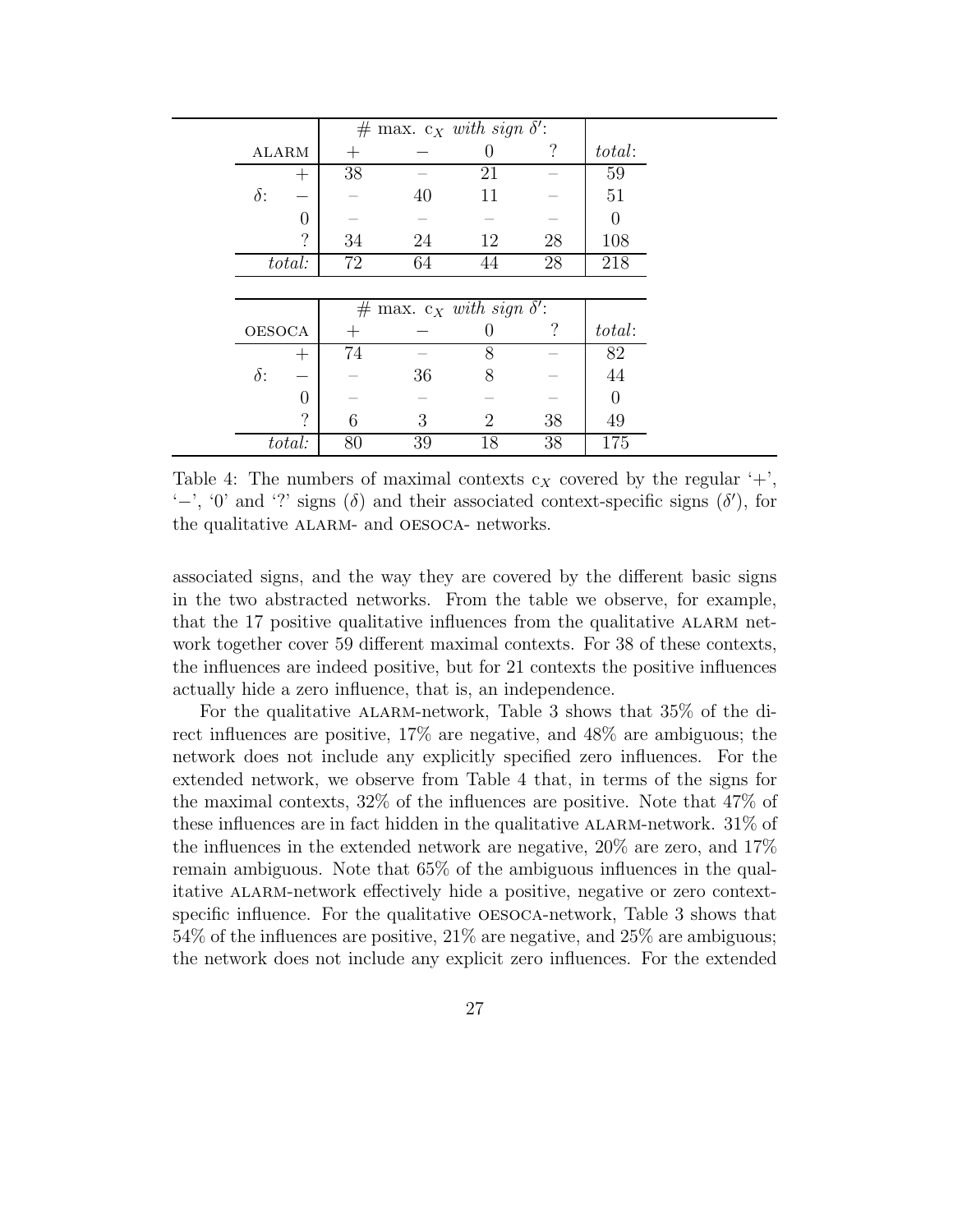network, we find that, once again in terms of the signs for the maximal contexts, 46% of the qualitative influences are positive, 22% are negative, 10% are zero, and 22% remain ambiguous. Note that, although the qualitative oesoca-network also hides context-specific information, its information hiding is less prominent than in the ALARM-network.

We conclude that for both the ALARM- and the OESOCA-network, the use of context-specific signs serves to reveal a considerable number of zero influences and to substantially decrease the number of ambiguous influences. Similar observations have been found for the qualitative abstractions of two other real-life probabilistic networks, pertaining to Wilson's disease [21] and to ventricular septal defect [22], respectively. We feel that by providing for the inclusion of context-specific information about influences, we have effectively extended the expressive power of qualitative probabilistic networks for reallife applications.

## **6 Conclusions**

Qualitative networks model the probabilistic influences involved in an application domain at the high abstraction level of variables, as opposed to quantified probabilistic networks where influences are represented at the level of values of variables. Due to this high level of representation detail, knowledge about probabilistic influences that hold only for specific values of certain variables cannot be expressed in a qualitative network. We have shown that, as a consequence, the results computed from the network can be weaker than strictly necessary. We have argued that some of the knowledge that is hidden in a qualitative network is in fact qualitative in nature and should be represented explicitly to be exploited upon reasoning. To this end, we have extended the formalism of qualitative probabilistic networks with a notion of context-specificity. By doing so, we have provided for a finer level of representation detail and thereby enhanced the expressive power of qualitative networks. While in a regular qualitative network zero influences as well as positive and negative influences can be hidden, in an extended network context-specific signs are used to make these hidden influences explicit. We have shown that these signs can be specified in an efficient way. We have further shown that exploiting context-specific information can forestall unnecessary ambiguous signs during inference.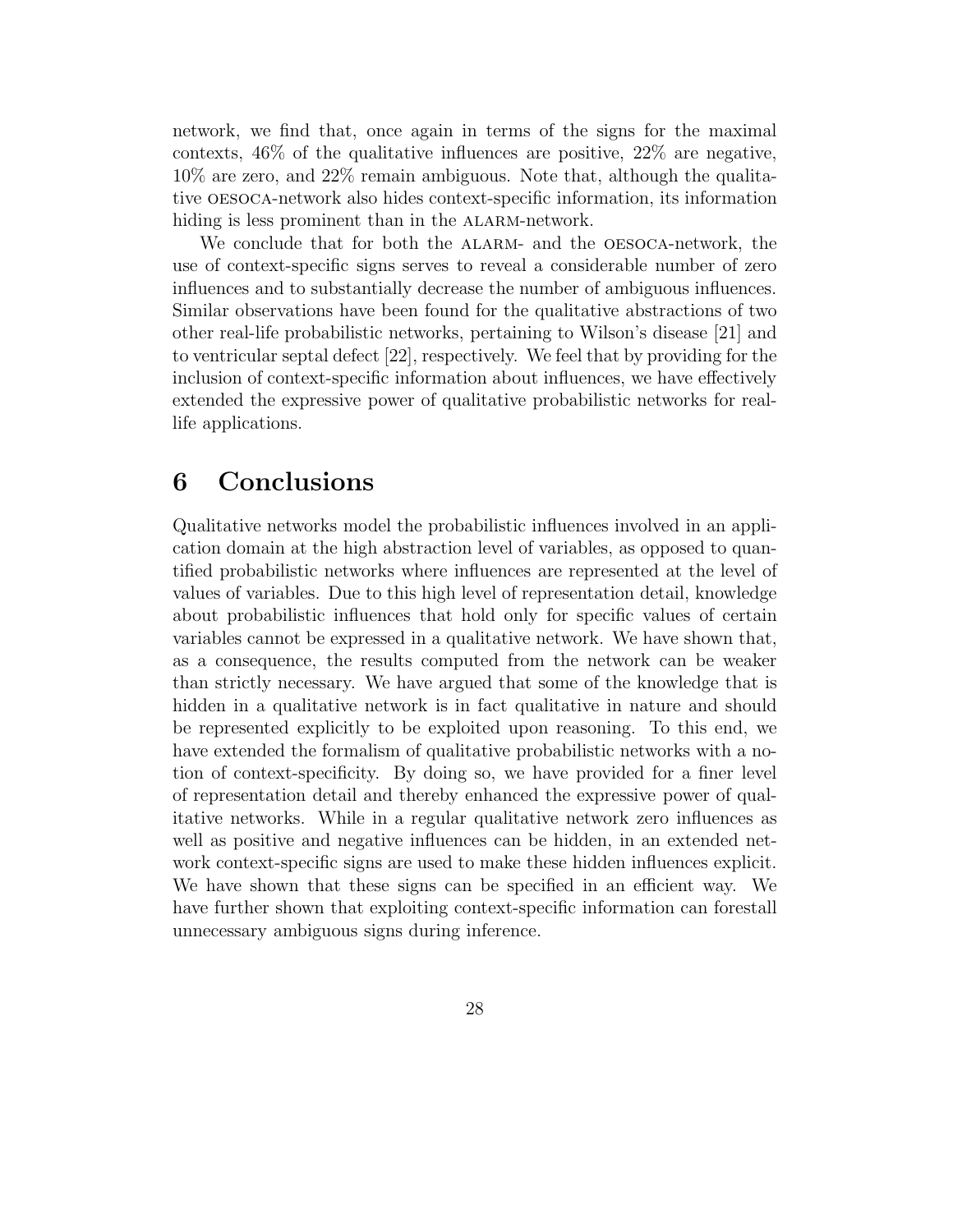We have argued that qualitative probabilistic networks can play an important role in the construction of probabilistic networks for real-life application domains. By first obtaining a qualitative network from domain experts, the reasoning behaviour of the projected quantified network can be studied and validated prior to the assessment of the various probabilities required. The elicited signs can further be used as constraints on the probabilities to be assessed. Now, recall that the notion of context-specific independence was introduced before for quantified probabilistic networks as a concept to be exploited to speed up probabilistic inference. To identify the context-specific independences, generally the conditional probability distributions that have been specified for the network have to be inspected [15]. Using context-specific signs in qualitative networks during the construction of a probabilistic network, now brings the additional advantage of contextspecific independence information being readily available.

## **Acknowledgements**

This research has been (partly) supported by the Netherlands Organisation for Scientific Research (NWO).

## **References**

- [1] J. Pearl, Probabilistic Reasoning in Intelligent Systems: Networks of Plausible Inference (Morgan Kaufmann Publishers, Palo Alto, CA, 1988).
- [2] M.P. Wellman, Fundamental concepts of qualitative probabilistic networks, Artificial Intelligence 44 (1990) 257 – 303.
- [3] M.J. Druzdzel and M. Henrion, Efficient reasoning in qualitative probabilistic networks, in: Proceedings of the Eleventh National Conference on Artificial Intelligence (AAAI Press, Menlo Park, CA, 1993) 548 – 553.
- [4] M.J. Druzdzel and L.C. van der Gaag, "Building probabilistic networks: where do the numbers come from?"  $\qquad$  Guest editors' introduction, IEEE Transactions on Knowledge and Data Engineering 12 (2000) 481 – 486.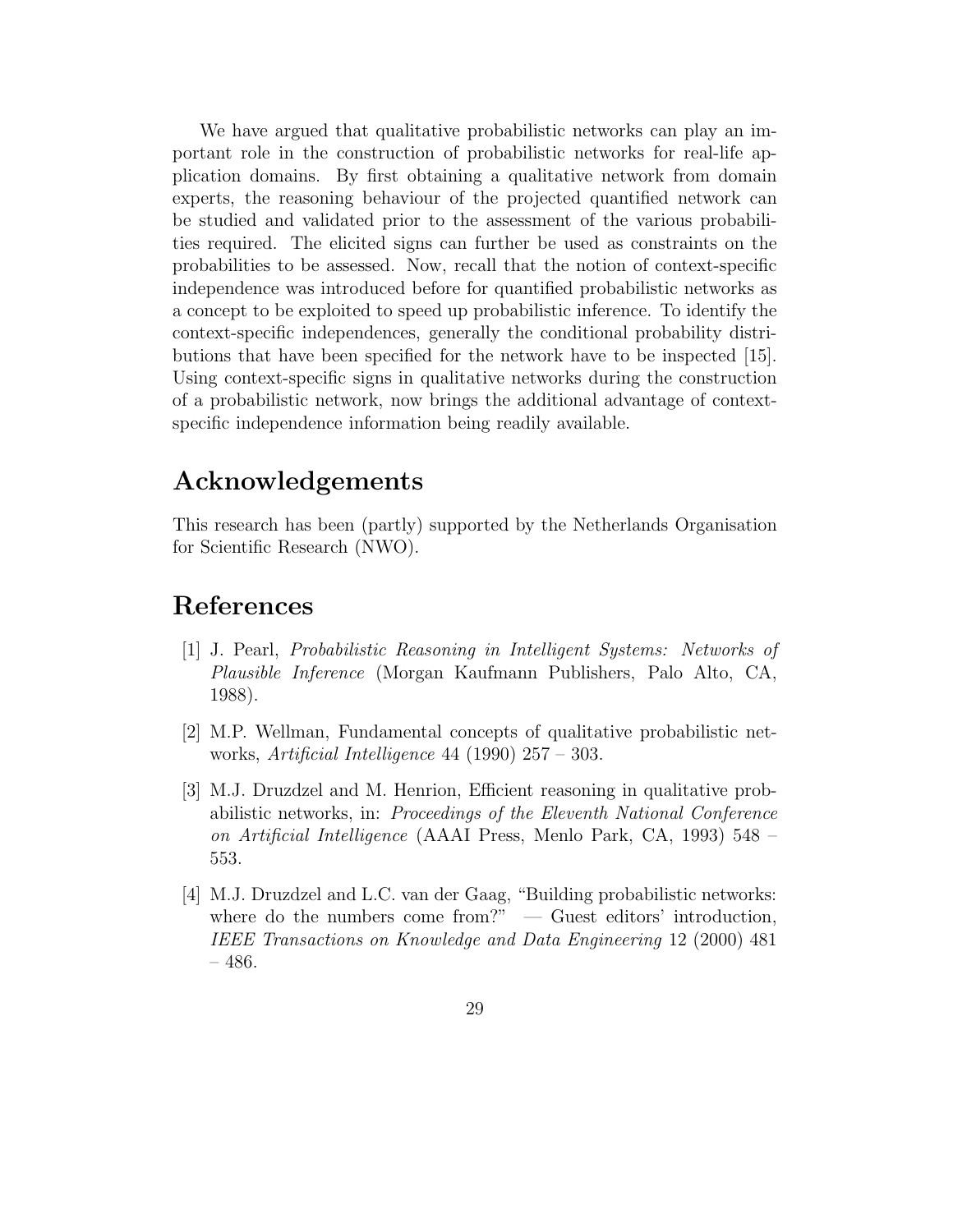- [5] A.L. Jensen, Quantification experience of a DSS for mildew management in winter wheat, in: M.J. Druzdzel, L.C. van der Gaag, M. Henrion, and F.V. Jensen, eds., Working Notes of the IJCAI '95 Workshop on Building Probabilistic Networks: Where Do the Numbers Come From? (AAAI Press, Menlo Park, CA, 1995) 23 – 31.
- [6] M.J. Druzdzel and L.C. van der Gaag, Elicitation of probabilities for belief networks: combining qualitative and quantitative information, in: Ph. Besnard and S. Hanks, eds., Proceedings of the Eleventh Conference on Uncertainty in Artificial Intelligence (Morgan Kaufmann Publishers, San Francisco, CA, 1995) 141 – 148.
- [7] C.-L. Liu and M.P. Wellman, Using qualitative relationships for bounding probability distributions, in: G.F. Cooper and S. Moral, eds., Proceedings of the Fourteenth Conference on Uncertainty in Artificial Intelligence (Morgan Kaufmann Publishers, San Francisco, CA, 1998) 346 – 353.
- [8] M.J. Druzdzel and M. Henrion, Intercausal reasoning with uninstantiated ancestor nodes, in: D. Heckerman and A. Mamdani, eds., Proceedings of the Ninth Conference on Uncertainty in Artificial Intelligence (Morgan Kaufmann Publishers, San Francisco, CA, 1993) 317 – 325.
- [9] M. Henrion and M.J. Druzdzel, Qualitative propagation and scenariobased approaches to explanation in probabilistic reasoning, in: P.P. Bonissone, M. Henrion, L.N. Kanal and J.F. Lemmer, eds., Uncertainty in Artificial Intelligence 6 (Elsevier Science Publishers, North-Holland, 1991) 17 – 32.
- [10] S. Parsons and E.H. Mamdani, Reasoning in networks with qualitative uncertainty, in: D. Heckerman and A. Mamdani, eds., Proceedings of the Ninth Conference on Uncertainty in Artificial Intelligence (Morgan Kaufmann Publishers, San Francisco, CA, 1993) 435 – 442.
- [11] S. Parsons, Qualitative Methods for Reasoning under Uncertainty (MIT Press, Cambridge, MA, 2001).
- [12] S. Parsons, Refining reasoning in qualitative probabilistic networks, in: Ph. Besnard and S. Hanks, eds., Proceedings of the Eleventh Conference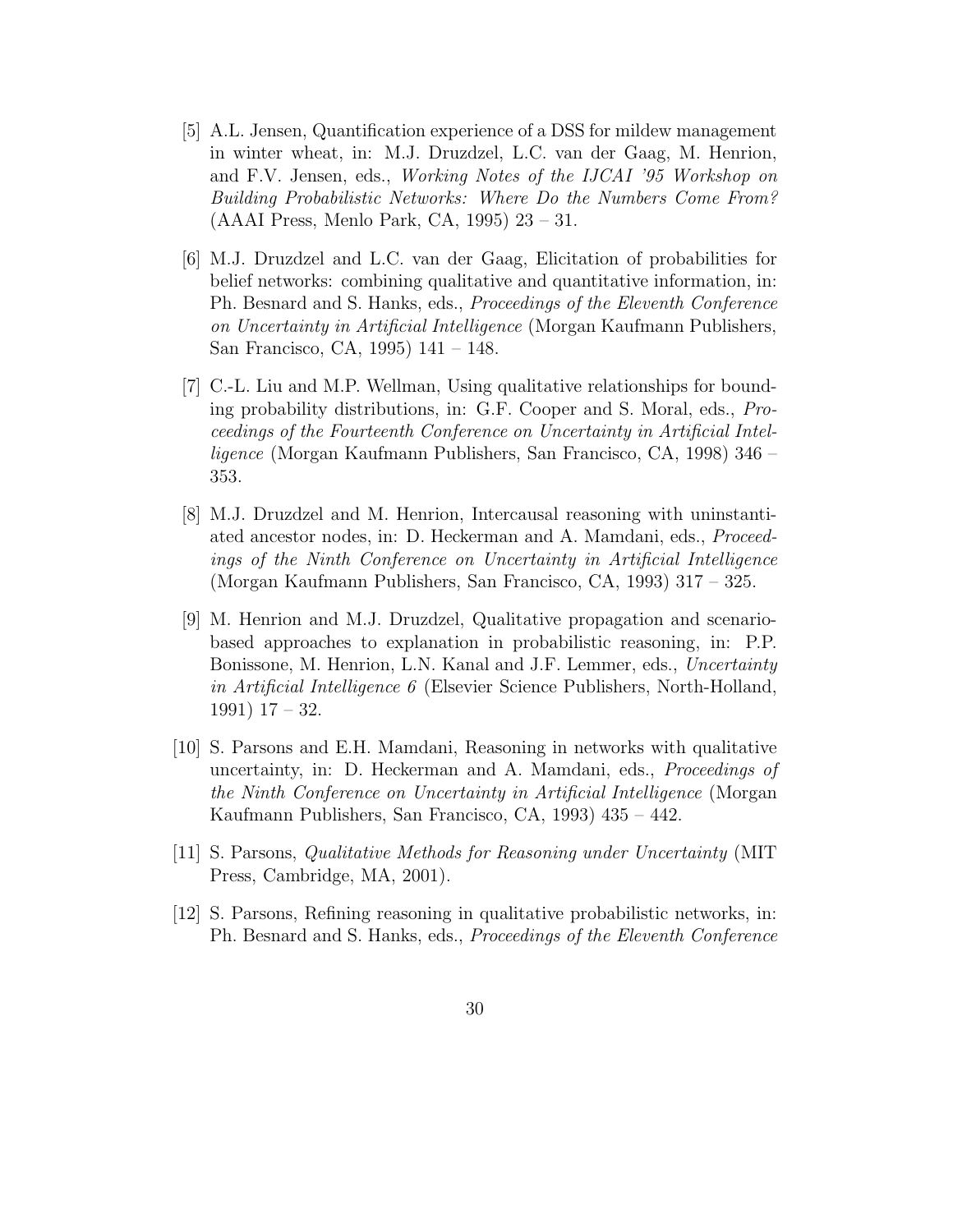on Uncertainty in Artificial Intelligence (Morgan Kaufmann Publishers, San Francisco, CA, 1995) 427 – 434.

- [13] S. Renooij and L.C. van der Gaag, Enhancing QPNs for trade-off resolution, in: K.B. Laskey and H. Prade, eds., Proceedings of the Fifteenth Conference on Uncertainty in Artificial Intelligence (Morgan Kaufmann Publishers, San Francisco, CA, 1999) 559 – 566.
- [14] S. Renooij, L.C. van der Gaag, S.D. Parsons and S.D. Green, Pivotal pruning of trade-offs in QPNs, in: G. Boutilier and M. Goldszmidt, eds., Proceedings of the Sixteenth Conference on Uncertainty in Artificial Intelligence (Morgan Kaufmann Publishers, San Francisco, CA, 2000) 515 – 522.
- [15] C. Boutilier, N. Friedman, M. Goldszmidt and D. Koller, Contextspecific independence in Bayesian networks, in: E. Horvitz and F.V. Jensen, eds., Proceedings of the Twelfth Conference on Uncertainty in Artificial Intelligence (Morgan Kaufmann Publishers, San Francisco, CA,  $1996$ )  $115 - 123$ .
- [16] N.L. Zhang and D. Poole, On the role of context-specific independence in probabilistic inference, in: T. Dean, ed., Proceedings of the Sixteenth International Joint Conference on Artificial Intelligence (Morgan Kaufmann Publishers, San Francisco, CA, 1999) 1288 – 1293.
- [17] G.F. Cooper, The computational complexity of probabilistic inference using belief networks, Artificial Intelligence 42 (1990) 393–405.
- [18] S.L. Lauritzen and D.J. Spiegelhalter, Local computations with probabilities on graphical structures and their application to expert systems, Journal of the Royal Statistical Society, Series B 50 (1988) 157 – 224.
- [19] I.A. Beinlich, H.J. Suermondt, R.M. Chavez and G.F. Cooper, The alarm monitoring system: a case study with two probabilistic inference techniques for belief networks, in: J. Hunter, J. Cookson and J. Wyatt, eds., Proceedings of the Second Conference on Artificial Intelligence in Medicine (Springer-Verlag, Berlin, 1989) 247 – 256.
- [20] L.C. van der Gaag, S. Renooij, C.L.M. Witteman, B.M.P. Aleman and B.G. Taal, Probabilities for a probabilistic network: A case-study in oesophageal cancer, Artificial Intelligence in Medicine (2002) to appear.